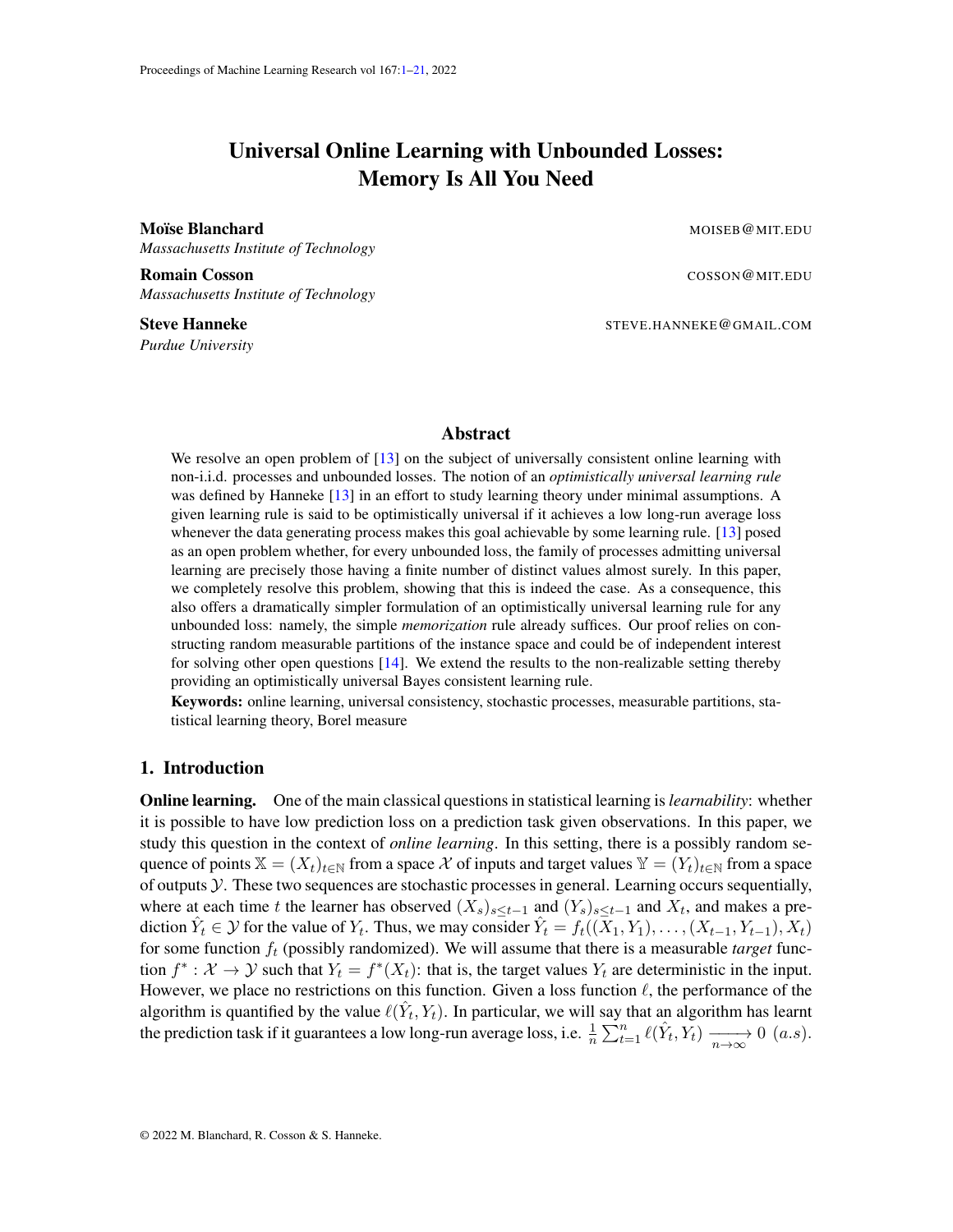Universal online learning. In general, it is not possible to obtain such guarantees for all sequences  $X$  and functions  $f^*$ . It is therefore necessary to constrain the set of considered pairs  $(X, f^*)$ . There is a rich literature studying online learning with unrestricted sequences X but with restrictions on the function  $f^*$  [\[17;](#page-17-1) [1\]](#page-16-1), or with a mix of restrictions on X and  $f^*$  [\[16;](#page-17-2) [21;](#page-17-3) [26;](#page-17-4) [3\]](#page-16-2). Here, we focus on *universal learning*, which imposes no assumptions on the set of target functions  $f^*$ , but restricts the input sequences X. Thus, we are interested in algorithms which are *universally consistent* under a given family of stochastic processes X. For instance, a classic result in this line of work states that in the Euclidian space  $\mathcal{X} = \mathbb{R}^n$ , even the inductive *nearest neighbor* predictor for classification has vanishing error rate for every i.i.d. input sequence  $X$  and every target  $f^*$  [\[5;](#page-16-3) [24;](#page-17-5) [6\]](#page-16-4), and thus can be shown to have vanishing long-run average loss in the online setting for this case as well.

In this work, we primarily focus on *unbounded* loss functions: i.e., the case  $\sup_{y,y'\in\mathcal{Y}} \ell(y, y') =$ ∞. In the context of i.i.d. processes, or various extensions thereof, there have been many works that consider unbounded losses, but with additional restrictions on the  $Y_t$  sequence (which effectively allow them to reduce back to the bounded case, in a certain sense). For instance, in the i.i.d. setting,  $[10]$  presents a variety of results on universal consistency for regression when  $Y_t$  has finite *variance*. Similarly, [\[11;](#page-16-6) [12;](#page-16-7) [2\]](#page-16-8) develop several results on universal consistency for regression under *stationary ergodic* processes, under the restriction that  $Y_t$  has finite fourth moments. Extending these results to admit general families of processes  $(X, Y)$  is certainly an interesting and worthy direction of research. However, in the present work we focus on the case of *unrestricted*  $Y_t$  sequences, aside from the aforementioned assumption that  $Y_t = f^*(X_t)$ . In particular, in the regression setting, there are no variance restrictions on  $Y_t$ . As a consequence, the results we arrive at necessarily impose stricter requirements on the process X of inputs. Indeed, one of the main contributions of the present work is illuminating just how restrictive the requirement on  $X$  must necessarily be for universal consistency to be possible with unbounded losses.

Most of the literature on universal consistency has relied on conventional assumptions on stochastic processes, imported from the probability theory literature, such as the i.i.d. assumption or relaxations to stationnary ergodic [\[18;](#page-17-6) [9;](#page-16-9) [8\]](#page-16-10) or satisfying a law of large numbers [\[19;](#page-17-7) [22\]](#page-17-8). In contrast, in an effort to formulate a theory of learning under minimal assumptions, [\[13\]](#page-16-0) recently introduced a framework that uses provably-minimal assumptions on X. Specifically, the sole assumption on the input sequence is that there exists some algorithm which achieves universal consistency. This is known as the so-called optimist's decision theory: in order to achieve a given objective – in our case universal consistency – the minimal assumption is that this objective is at least possible. In that sense, the optimist's assumption is minimal, as it is a necessary assumption to prove any positive results on universal consistency. We are then particularly interested in designing online learning rules with guarantees that hold without further assumptions, which are referred to as *optimistically universal* learning rules. Such learning rules are consistent whenever learning is possible. Equivalently, if an optimistically universal learner fails for a specific instance, any other strategy would fail to be universally consistent under that process  $X$  as well.

In the case of *unbounded* losses  $\ell$ , the existence of an optimistically universal online learning rule was settled by  $[13]$ .

This work also expresses a condition which characterizes the family of processes X that admit the existence of universally consistent online learning rules for any (and all) unbounded losses. However, the definition of the optimistically universal learning rule given in that work, the proof that it satisfies this property, and also the proofs establishing that the proposed condition indeed characterizes the relevant family of processes, are actually quite complex. For instance, the learning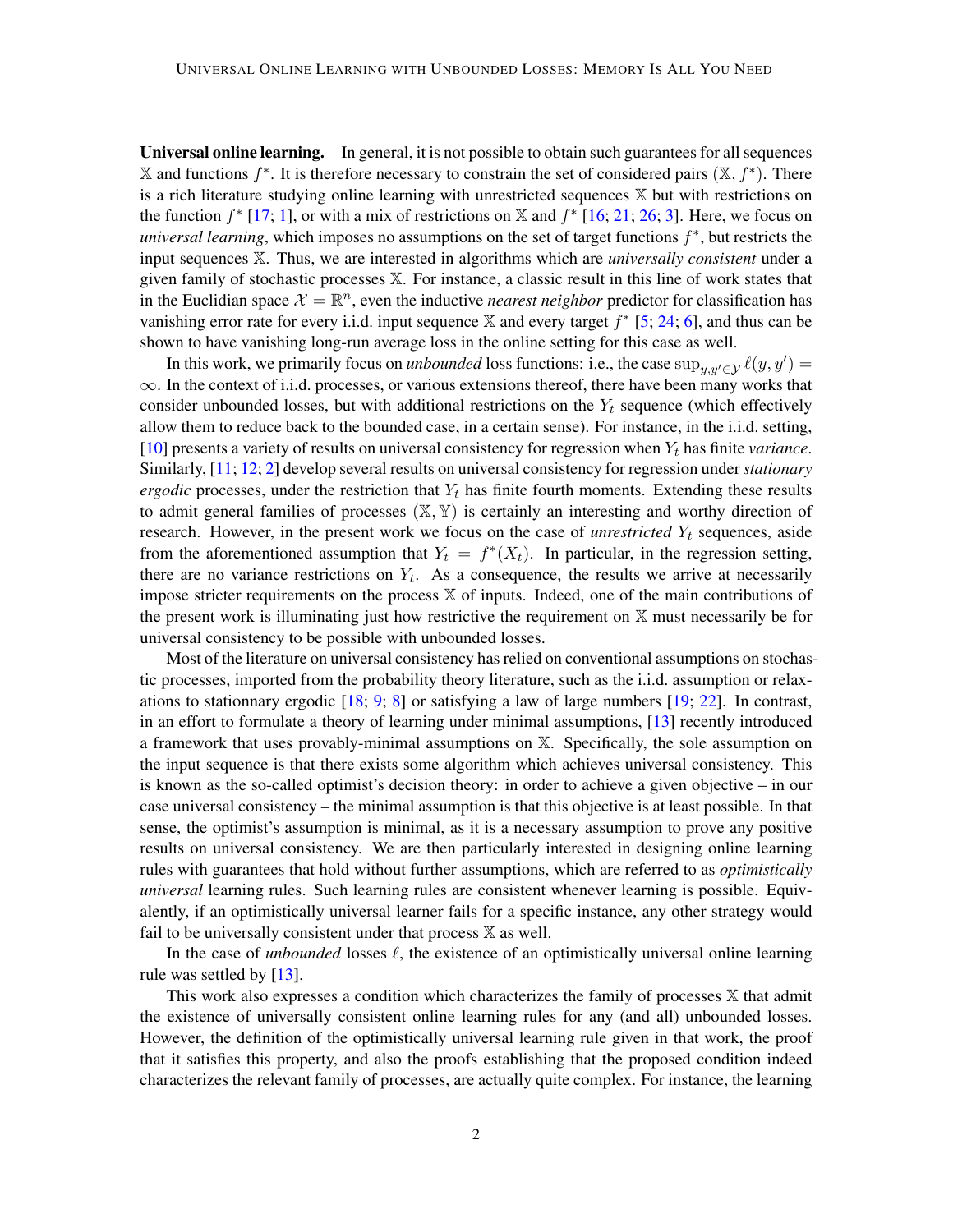rule involves identifying a function contained in a certain countable function class  $\tilde{\mathcal{F}}$ , satisfying constraints on its losses relative to various other values, and the proof proceeds via arguing that there exists a choice of  $\tilde{\mathcal{F}}$  that is *dense* in the set of all measurable functions, in a sense relevant to learning under every  $X$  satisfying the condition. However, [\[13\]](#page-16-0) also poses an interesting open problem (Open Problem 4 there) regarding a potential dramatic simplification of this theory. The essential question is the following:

Open Problem [\[13\]](#page-16-0): *For unbounded losses, is it true that there exist universally consistent online learning rules under* X *if and only if* X *almost surely has a finite number of distinct elements?*

Summary of contributions. We completely resolve the above question, proving that the original condition proposed by  $[13]$  (condition FMV below) is equivalent to the condition that  $X$  almost surely contains only a finite number of distinct elements. Therefore, for unbounded losses, there exist universally consistent online learning rules under  $X$  if and only if  $X$  almost surely contains only a finite number of distinct elements. This result has immediate implications for drastically simplifying the theory of universally consistent learning with unbounded losses. Rather than the complicated learning strategy proposed by [\[13\]](#page-16-0), it suffices to use the simple *memorization* algorithm, which simply remembers all past data points  $(X_s, Y_s)$ ,  $s < t$ , and if the new  $X_t$  satisfies  $X_t = X_s$  for some  $s < t$ , it predicts  $Y_s$ . If X has only a finite number of distinct elements, then clearly this strategy has only finitely many non-zero losses, and hence would be universally consistent. Indeed, since this is the case for all such X, for any unbounded loss this algorithm is also *optimistically* universal.

We refer to the above simple condition as the *finite support* (FS) condition:

Condition FS *Define* FS *as the set of all stochastic processes* X *such that*

$$
|\{x \in \mathcal{X} : \mathbb{X} \cap \{x\} \neq \emptyset\}| < \infty \quad (a.s.).
$$

As in  $[13]$ , we let SUOL denote the family of all processes  $\mathbb X$  under which there exist universally consistent online learning rules (defined more formally below). Our main result can then be stated as follows.

<span id="page-2-0"></span>**Theorem 1** *For*  $\mathcal X$  *any separable metric space and*  $\ell$  *any unbounded loss,* SUOL = FS.

Although the existence of an optimistically universal learning algorithm was shown in [\[13\]](#page-16-0) for unbounded losses, the above new characterization by FS drastically simplifies the definition of such a learning rule. As mentioned, as a consequence, we will prove that the simple "memorization rule" (described above) is optimistically universal.

<span id="page-2-1"></span>**Theorem 2** If  $X$  is a separable metric space and the loss is unbounded, the memorization rule is *an optimistically universal online learning rule.*

**Outline of paper.** The rest of this paper is structured as follows. We introduce the formal setup and preliminaries in Section [2.](#page-3-0) We prove the main theorem on universal learning in Section [3,](#page-7-0) starting with the case  $\mathcal{X} = [0, 1]$  and generalizing it to hold for any separable metric space in Section [4.](#page-10-0) We discuss consequences of the result for *inductive* and *self-adaptive* learning in Section [5.](#page-12-0) Finally, in Section [6,](#page-13-0) we consider a noisy setting and prove the existence of an optimistically universal Bayes consistent learning rule when the loss is unbounded. Remaining open problems on optimistically universal online learning will be recalled in the conclusion in Section [7.](#page-15-0)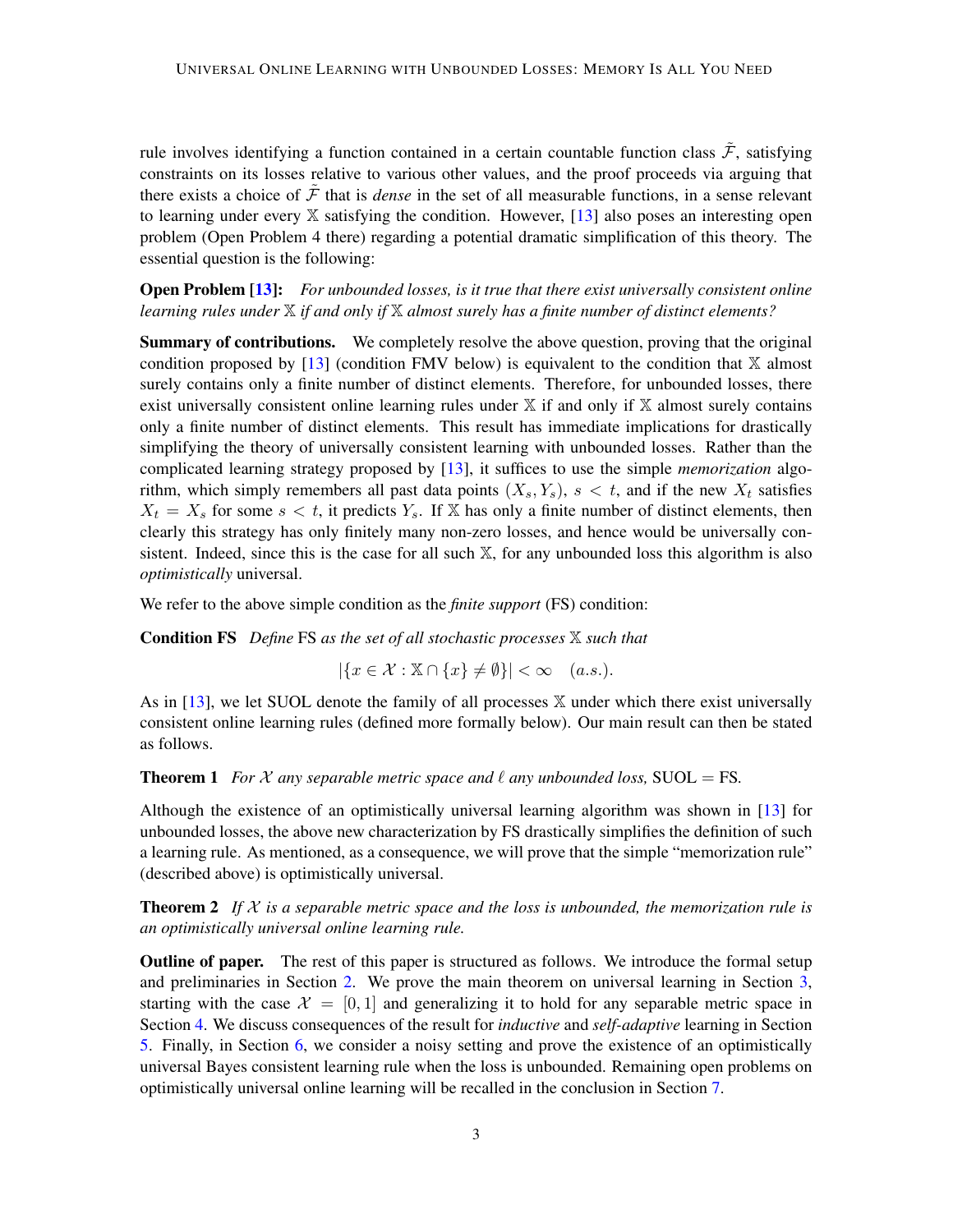# <span id="page-3-0"></span>2. Background and Preliminaries

#### 2.1. Formal setup

**Input space.** We consider the general setup where  $(\mathcal{X}, \rho)$  is a separable metric space. We define the set B of measurable subsets of X to be the  $\sigma$ -algebra generated by the topology induced by the metric  $\rho$ . For more details on this setup, we refer to [\[20\]](#page-17-9).

Value space and loss function. We fix the value space  $\mathcal{Y}$ , and an associated loss function  $\ell$ :  $\mathcal{Y}^2 \to [0,\infty)$  that satisfies symmetry  $\ell(y_1,y_2) = \ell(y_2,y_1)$ , a relaxed triangle inequality  $\ell(y_1,y_3) \leq$  $c_{\ell}(\ell(y_2, y_1)+\ell(y_2, y_3))$  where  $c_{\ell}$  is a finite constant, as well as identity of indiscernibles  $\ell(y_1, y_2)$  = 0 i.if  $y_1 = y_2$ . For instance, the squared loss in regression satisfies this with  $c_\ell = 2$ . While there remain important open questions for universal online learning with *bounded* loss functions [\[14\]](#page-17-0), in the present work we focus on *unbounded* loss functions: that is, we assume sup<sub> $y_1, y_2 \in \mathcal{Y}(\mathcal{Y}_1, \mathcal{Y}_2)$  =</sub> ∞.

**Data generation process.** The input data is generated by an infinite-horizon stochastic process  $\mathbb{X} = \{X_t\}_{t=1}^{\infty}$ , taking its values in X. We impose no constraint on the nature of this process. We assume that the output data  $\mathbb{Y} = \{Y_t\}_{t=1}^{\infty}$  is generated from X by a deterministic measurable function  $f^*: \mathcal{X} \to \mathcal{Y}$ . In other words, we have  $\{Y_t\}_{t=1}^{\infty} = \{f^*(X_t)\}_{t=1}^{\infty}$ . Note that this framework substantially differs from other setups where the response function is noisy. When we look at a bounded time horizon  $t \geq 1$ , we will use the following notation:  $\mathbb{X}_{\leq t} = \{X_1, ..., X_t\}$  and  $\mathbb{X}_{\leq t} =$  $\{X_1, ..., X_{t-1}\}\.$  We will also abuse notations and allow ourselves to use X to denote the set of all the values taken by the stochastic process. For instance we will write  $\#\mathbb{X} = \#\{x \in \mathcal{X} : \{x\} \cap \mathbb{X} \neq \emptyset\}$  $\emptyset$ }  $\in \mathbb{N} \cup \{+\infty\}$  the number of different values taken by X, we will also write  $\#\mathbb{X}_{\leq t}$  the number of different values taken by  $X$  before time  $t$ .

**Online learning rule.** An online learning rule is formally defined as a sequence  $\{f_t\}_{t=1}^{\infty}$  of measurable functions  $f_t$ :  $\mathcal{X}^{t-1} \times \mathcal{Y}^{t-1} \times \mathcal{X} \to \mathcal{Y}$ . Given  $t-1$  training examples of the form  $(X_i, f^*(X_i)) \in \mathcal{X} \times \mathcal{Y}$  and one new sample  $X_t$ , the learning rule  $f_t$  makes prediction  $f_t(\mathbb{X}_{< t}, \mathbb{Y}_{< t}, X_t)$  for  $f^*(X_t)$ . As an important example, the *memorization learning rule*  $\{f_t\}_{t=1}^\infty$ is defined as follows:

$$
f_t((x_i)_{i
$$

where  $y_0 \in \mathcal{Y}$  is some arbitrary default response.

Learning task. The goal we pursue is to minimize the online loss defined as,

$$
\mathcal{L}_{\mathbb{X}}(f, f^*, T) = \frac{1}{T} \sum_{t=1}^T \ell(f_t(\mathbb{X}_{< t}, \mathbb{Y}_{< t}, X_t), f^*(X_t)).
$$

Specifically, letting

$$
\mathcal{L}_{\mathbb{X}}(f, f^*) = \limsup_{T \to \infty} \mathcal{L}_{\mathbb{X}}(f, f^*; T),
$$

we would like to guarantee  $\mathcal{L}_{\mathbb{X}}(f, f^*) = 0$  (a.s.). This motivates the following definition of universal consistency.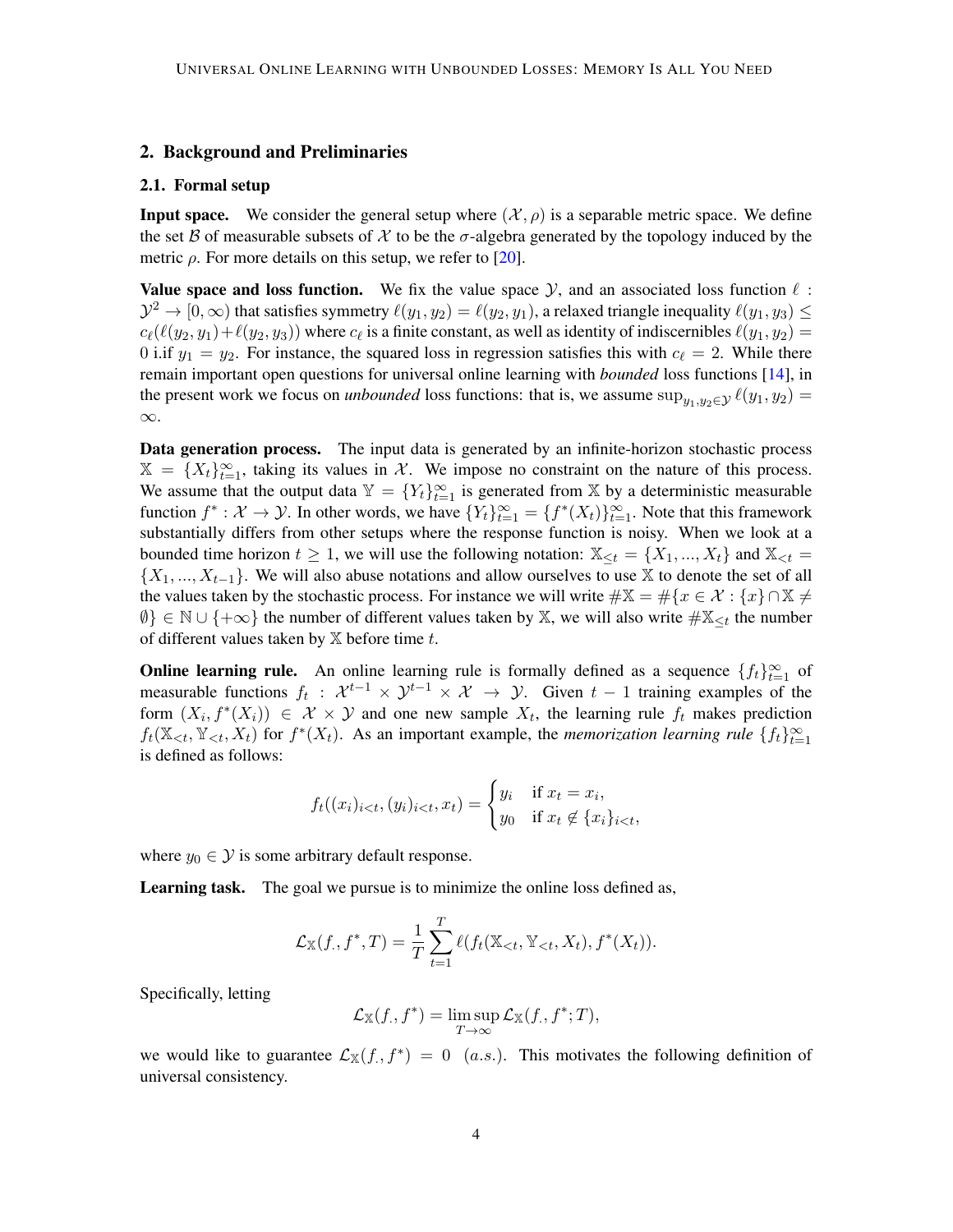Universal consistency and optimistically universal learning rules. We recall here the full state-ment of the definitions introduced by [\[13\]](#page-16-0). We say an online learning rule  $\{f_t\}_{t=1}^{\infty}$  is *strongly universally consistent* under X if for every measurable  $f^*: \mathcal{X} \to \mathcal{Y}$ , we have that  $\mathcal{L}_{X}(f, f^*) = 0$  (a.s.). We say the process X admits *strong universal online learning* if there exists an online learning rule  ${f_t}_{t=1}^{\infty}$  that is strongly universally consistent under X. We denote by SUOL the set of all processes  $\overline{\mathbb{X}}$  that admit strong universal online learning. An online learning rule  $\{f_t\}_{t=1}^\infty$  is said to be *optimistically universal* if it is universally consistent under every X in SUOL.

In this line of work, two of the main interests are: (1) providing concise conditions characterizing the family SUOL in terms of properties of the stochastic process X, and (2) identifying particular learning rules that are optimistically universal: that is, learning rules that are universally consistent under every X in SUOL. Establishing the existence of optimistically universal online learning rules remains an open problem for all *bounded* loss functions. In the case of *unbounded* losses this question has been settled. Specifically, [\[13\]](#page-16-0) shows that, for any unbounded loss, there exists optimistically universal online learning rules. Moreover, [\[13\]](#page-16-0) also expresses a condition which characterizes the family SUOL. The condition requires that, for every countable measurable partition of  $\mathcal{X}$ , the process  $\mathbb X$  visits a finite number of cells almost surely. This will be referred to as the "finite" measurable visits" (FMV) condition:

Condition FMV [\[13\]](#page-16-0) *Define the set* FMV *as the set of all processes* X *satisfying the condition* that, for every disjoint sequence  $\{A_k\}_{k=1}^\infty$  in  ${\cal B}$  with  $\cup_{k=1}^\infty A_k={\cal X}$  (i.e., every countable measurable *partition),*

 $\#\{k \in \mathbb{N} : A_k \cap \mathbb{X} \neq \emptyset\} < \infty \quad (a.s).$ 

It is worth noting, however, that the specification and analysis of the optimistically universal learning rule in [\[13\]](#page-16-0), and the proof that Condition FMV indeed characterizes SUOL, are all quite complicated. For instance, the algorithm and its analysis directly rely on a construction of a countable dense subset of the set of measurable functions, under a metric appropriate to learning with unbounded losses. The learning algorithm then solves a sequence of constraint satisfaction problems specified in terms of this countable dense set of functions, to select one such function as its predictor. It is therefore desirable to *simplify* the theory, not only for practical reasons, but also to help us to intuitively understand the varieties of processes that admit universally consistent learners, and to clarify what kinds of learning rules can be optimistically universal. Toward this end, [\[13\]](#page-16-0) poses an important open question regarding a potential simplification: is SUOL characterized by Condition FS? The main contribution of the present work is showing that indeed this is *true* (Theorem [1\)](#page-2-0). This fact allows us to dramatically simplify the entire theory of universally consistent online learning with unbounded losses. Several simplifications are immediate from this:

- 1. This provides a new, stronger characterization of SUOL.
- 2. The proof establishing  $FS = SUOL$  is significantly simpler than the original proof that  $FMV = SUOL.$
- 3. The equivalence FS = SUOL immediately implies that the simple *memorization* rule is optimistically universal. This contrasts with the complicated construction used in the optimistically universal learner of [\[13\]](#page-16-0), which solves a sequence of constraint satisfaction problems in terms of a countable dense set of measurable functions.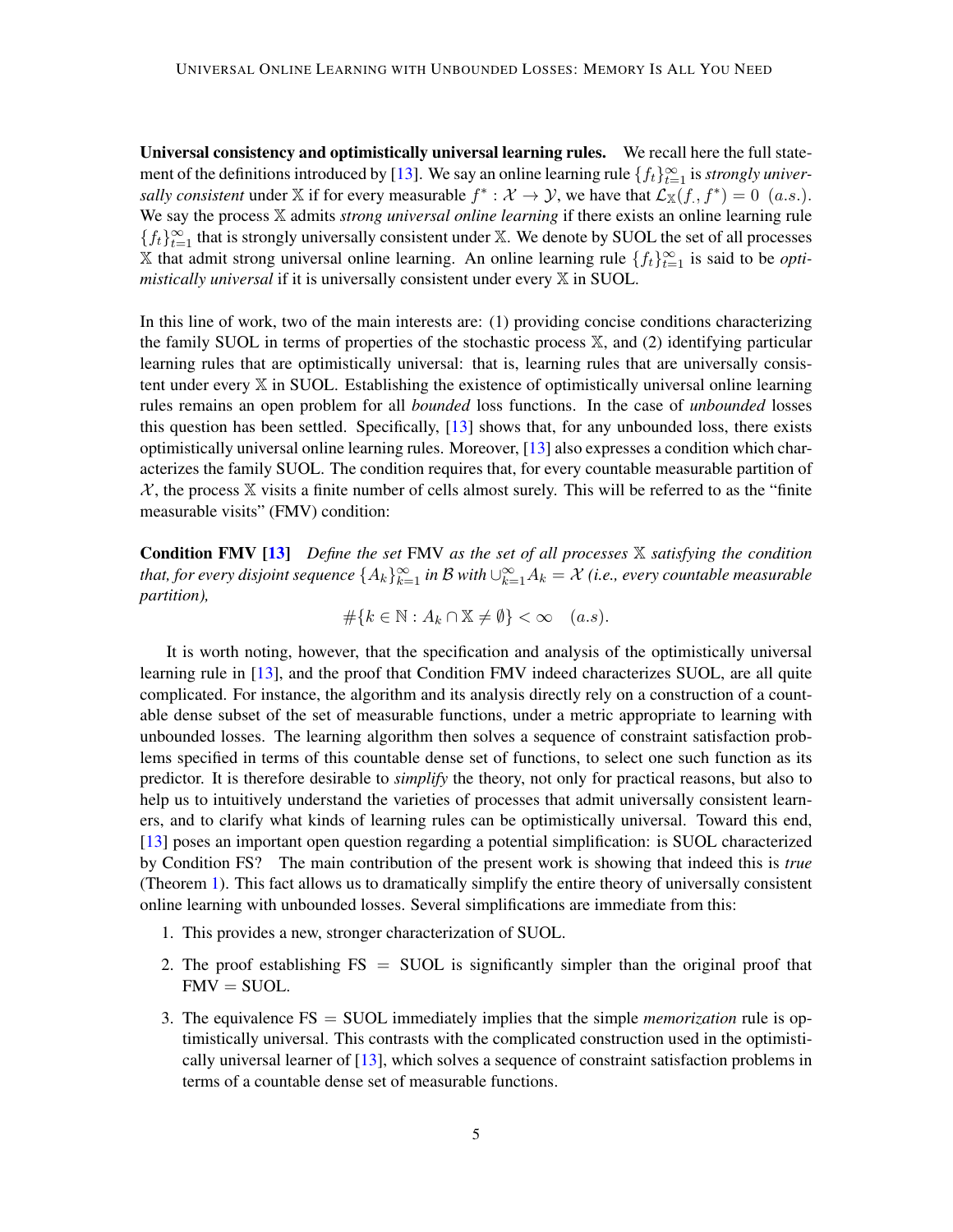A remark on dependency in the problem setup. At first glance, one might think that the class SUOL and its characterization should somehow depend on the specific setup given by  $(\mathcal{X}, \rho)$ ,  $\mathcal{Y}$  and  $\ell$ . However, as [\[13\]](#page-16-0) showed (and as is implied by our Theorem [1\)](#page-2-0), this dependency is very mild. In particular, the existence of an optimistically universal learning rule does not depend on the choice of  $(y, \ell)$  as long as the loss is unbounded:  $\sup_{y, y' \in \mathcal{Y}} \ell(y, y') = \infty$ . Moreover, our results will hold for any separable metric space  $(\mathcal{X}, \rho)$ .

**Outline of the proof.** The essential strategy of the proof relies on the fact that FS  $\subset$  SUOL  $\subset$ FMV. The left inclusion is rather obvious. Indeed, if  $X$  contains a finite number of distinct values (a.s.), even the simple *memorization* learning rule is universally consistent. For the sake of thoroughness, we include a brief proof of this observation in Section [2.2.](#page-5-0) The second inclusion, that SUOL  $\subset$  FMV, was shown by [\[13\]](#page-16-0) as part of the proof that SUOL = FMV. We state this result formally in Section [2.3,](#page-6-0) and for the sake of being self-contained we include its proof in Appendix [B.](#page-18-0) Given these inclusions FS  $\subset$  SUOL  $\subset$  FMV, what remains is establishing that FMV = FS. Establishing this equivalence is the main technical contribution of this work (Theorem [6\)](#page-7-1). Its proof relies on constructing random measurable partitions of the space  $\mathcal{X}$ . We now turn to discussing the details of each of these components.

#### <span id="page-5-0"></span>2.2. Sufficient condition for SUOL

We begin with the easiest of the claimed inclusions: namely,  $FS \subset SUOL$ . Recall that condition FS corresponds to having a finite number of values almost surely, i.e.  $\#\mathbb{X} < \infty$  (a.s.). While it may be rather obvious that all such processes admit a strong universal learning rule (i.e., they belong to SUOL), for the sake of thoroughness we present a simple proof of this fact.

<span id="page-5-1"></span>**Proposition 3** FS  $\subset$  SUOL. In particular, the memorization rule is universally consistent under  $every \mathbb{X} \in FS$ .

**Proof** We will show that the memorization learning rule is universally consistent under every X that takes a finite number of values almost surely. We can formally prove this result as follows. Let  $X \in FS$  be a given stochastic process and let  $\{f_t\}_{t=1}^{\infty}$  be the memorization learning rule defined earlier. Observe that, for any measurable target function  $f^* : \mathcal{X} \to \mathcal{Y}$ , the (random) quantity  $M = \max_{t \in \mathbb{N}} \ell(y_0, f^*(X_t))$  is always finite (a.s.), as it is a maximum over a finite set:  $M < \infty$  (a.s.). Now observe that the memorization rule makes at most  $\#\mathbb{X}$  errors, each of value at most M. Therefore,  $0 \leq \hat{\mathcal{L}}_X(f_., f^*, T) \leq \frac{1}{T} M \cdot \# \mathbb{X} \xrightarrow[T \to \infty]{} 0 \quad (a.s.).$ 

An important remark is that this condition is not *testable*: there does not exists a consistent hypothesis test for FS. In other terms it is not possible to decide from the stream of input data  $X$  whether the process satisfies FS or not. Formally, a *hypothesis test* refers to a sequence of possibly random decision functions  $\hat{t}_n : \mathcal{X} \to \{0,1\}$ . We then say that a test is *consistent* for a class of processes C if for any process  $\mathbb{X}$ ,  $\hat{t}_n(\mathbb{X}_{\leq n}) \to \mathbf{1}_{\mathbb{X} \in \mathcal{C}}$  in probability.

#### <span id="page-5-2"></span>Proposition 4 *If* X *is infinite, there is no consistent hypothesis test for condition* FS*.*

**Proof** This is a consequence from Theorem [1](#page-2-0) and the fact that there is no consistent hypothesis test for SUOL when X is infinite, shown in [\[13\]](#page-16-0) (Theorem 59). For completeness, we provide a direct and simplified proof in Appendix [A.](#page-18-1) Ξ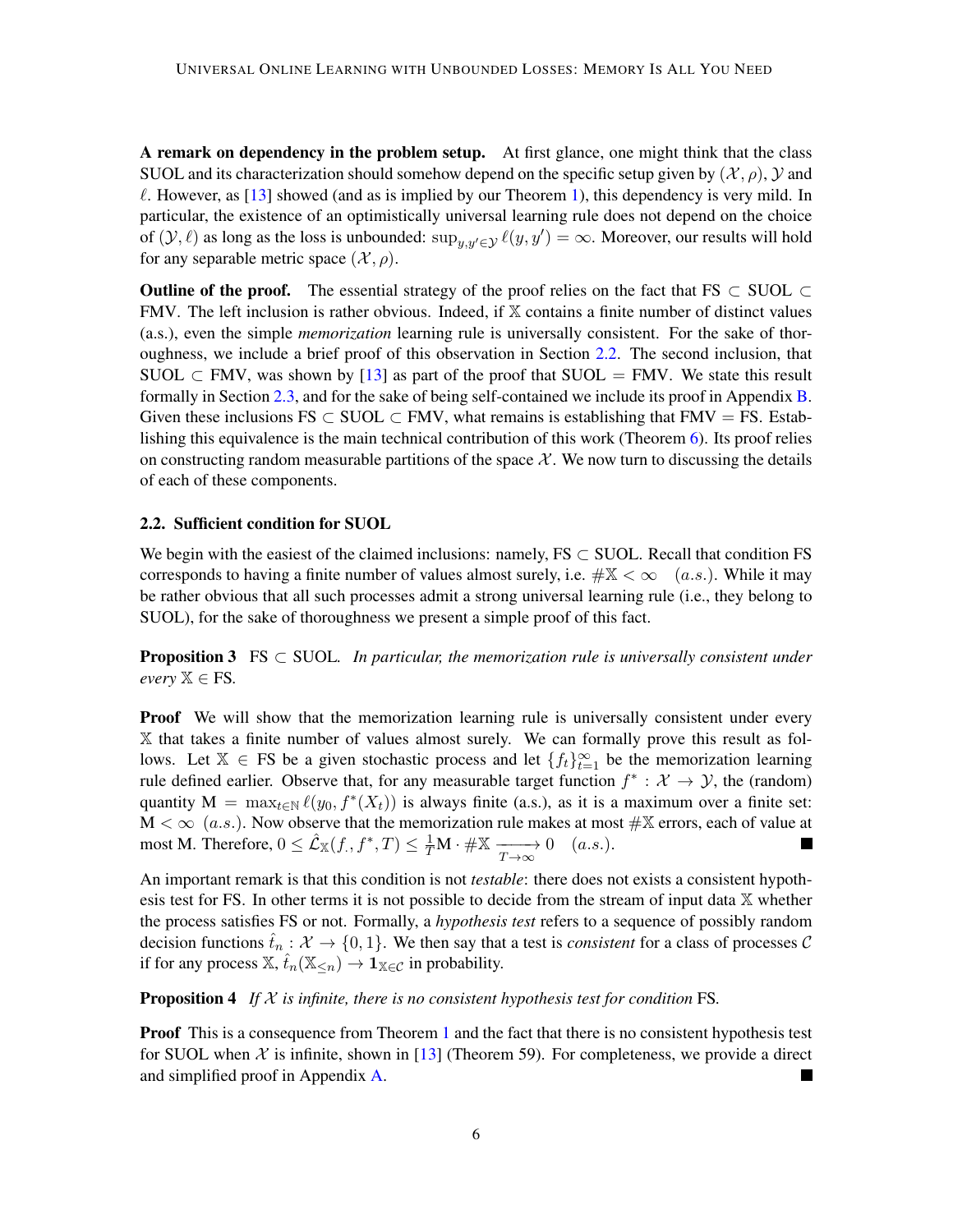This justifies the terminology "optimistic" in *optimistically universal learning rule* in the sense that belonging to the set of sequences for which universal learning is achievable, which we will prove is equal to FS, is a non-testable assumption.

## <span id="page-6-0"></span>2.3. Necessary condition for SUOL

We now recall a necessary condition for a stochastic process  $X$  to admit strong universal online learning. It was shown that condition FMV, which requires that  $X$  will only visit a finite number of zones for all given countable measurable partitions of  $X$ , is necessary for universal learning.

# <span id="page-6-1"></span>Theorem 5 ( $[13]$ ) SUOL  $\subset$  FMV.

We present the proof idea here, while for the purpose of being self-contained, a brief version of the full proof is included in Appendix [B.](#page-18-0) Suppose the process  $X$  does not satisfy FMV, then there exists a measurable partition  $\{A_k\}_{k=1}^{\infty}$  such that with positive probability, X visits an infinite number of the  $A_k$ . Now define a function  $f^*$  that is randomly piece-wise constant, i.e. constant on each  $A_k$ and taking random value  $f^*(x \in A_k) \in \{y_{k,0}, y_{k,1}\} \in \mathcal{Y}$  where  $\ell(y_{k,0}, y_{k,1})$  grows large at a sufficiently fast rate. Any online learning rule will fail to predict  $Y_t = f^*(X_t)$  an infinite number of times, inducing non-vanishing loss. The reason is that the learning rule cannot leverage any of the training data ( $\mathbb{X}_{\leq t}$ ,  $\mathbb{Y}_{\leq t}$ ) when  $A_k$  is visited for the first time at time t.

# 2.4. Open Problem 4

In the previous sections, we recalled the inclusions  $FS \subset SUOL \subset FMV$ . This allows for a concise expression of the conjecture formulated by [\[13\]](#page-16-0) and referred to as "Open Problem 4" (which, in light of the result of  $[13]$  that SUOL = FMV, is equivalent to the formulation of the problem stated earlier in Section [2\)](#page-3-0).

# **Open Problem 4 ([\[13\]](#page-16-0))** *Is it true that*  $FMV = FS$ *?*

We will prove that this equality holds for all separable metric spaces  $\mathcal{X}$ . This in turn implies that  $SUOL = FS$  and therefore ensures that "memorization", which we already saw is universally consistent for all processes in FS (Proposition [3\)](#page-5-1), is an optimistically universal learning rule (thus establishing Theorem [2\)](#page-2-1). The solution to the open problem will be detailed in Section [3](#page-7-0) and generalised to all separable metric spaces in Section [4.](#page-10-0) We conclude this section by giving some additional inspiration for the proofs that will follow.

Remarks on Open Problem 4. In words, the question asked by Open Problem 4 is whether the set of countable measurable partitions is sufficiently large to separate all stochastic processes that take an infinite number of values.

It was already observed by [\[13\]](#page-16-0) that when  $X$  is countable or when  $X$  is deterministic, FS and FMV are equal. However, both these setups come with a natural partition: if  $\mathcal X$  is countable,  $\{\{x\} : x \in \mathcal{X}\}\$  becomes a countable measurable partition of  $\mathcal{X}$ , and when X is deterministic  $\{\{x\} : \{x\} \cap \mathbb{X} \neq \emptyset\} \cup \{\mathcal{X} \setminus \mathbb{X}\}\$  will also isolate all the different values taken by X.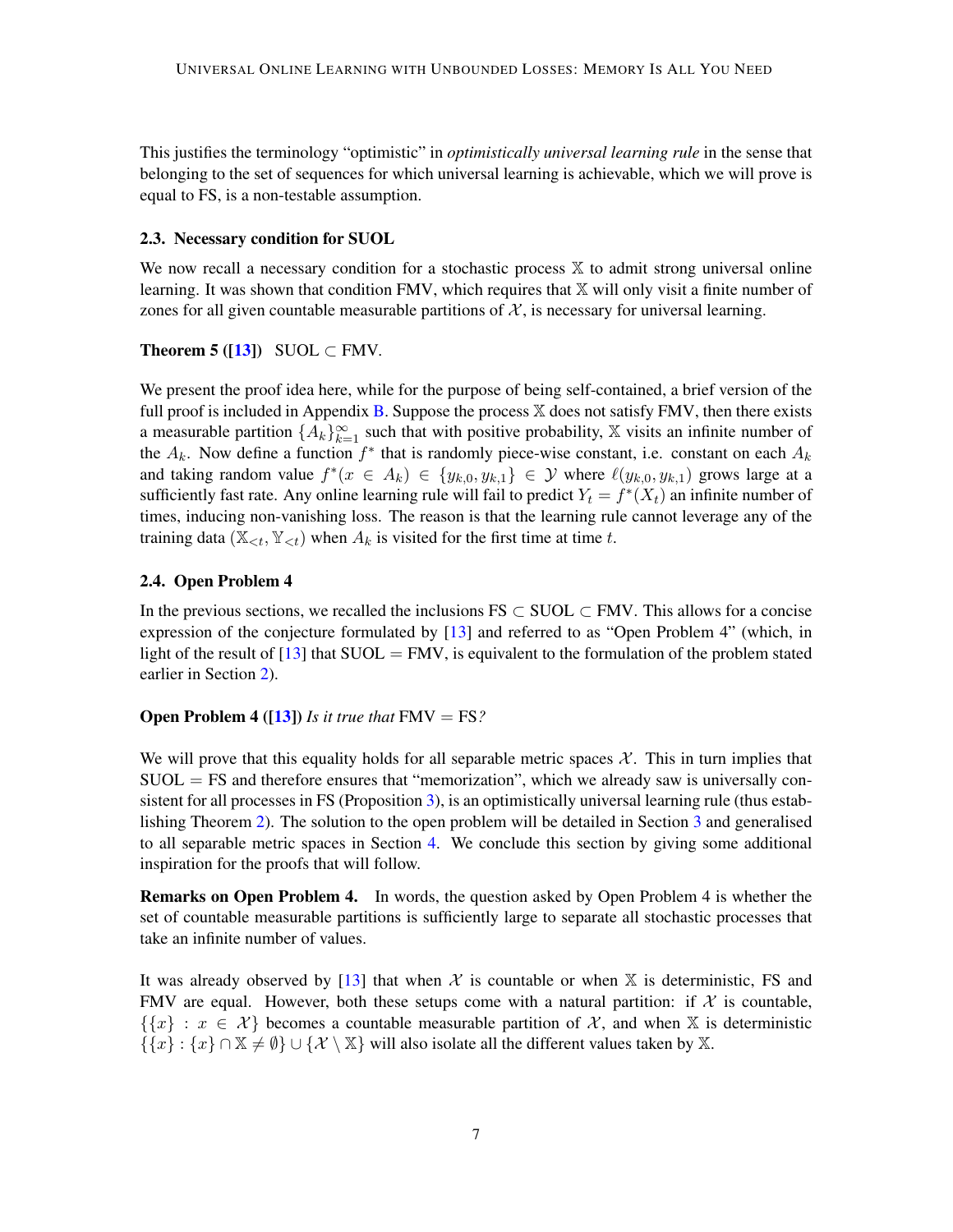In the uncountable case, for instance when  $\mathcal{X} = \mathbb{R}$ , we aim to define a partition  $\{A_k\}_{k=1}^{\infty}$  that scatters the space. We want to minimize the chance that two values taken by the process, say  $X_t \neq X_{t'}$ , fall in the same  $A_k$ . A classical and tempting way to build such a partition would be using the axiom of choice [\[28;](#page-17-10) [23\]](#page-17-11). Define the equivalence relation  $x \sim_{\mathbb{Q}} y \iff x - y \in \mathbb{Q}$ , where  $\mathbb{Q}$ can be enumerated  $\mathbb{Q} = \{q_1, q_2, ...\}$ . Now for each of the equivalence classes of the form  $\{x\} + \mathbb{Q}$ , *choose* one representer. Denote by A the set of all representers and observe that  $\{A + \{q\}\}_{q \in \mathbb{Q}}$ makes a countable partition of R. Note that two different values of X, say  $X_t \neq X_{t'}$ , fall in the same equivalence class only if  $X_t - X_{t'}$  was chosen as a representer. This event could be made very rare if we were to shift all representers by a uniform random variable, or to choose the representer at random within their class of equivalence. The reason why this does not prove the result is that the corresponding partition  $\{A_k\}_{k=1}^{\infty}$  is not measurable.

Another idea to create such a random partition  $\{A_k\}_{k=1}^{\infty}$  would be to assign each  $x \in \mathbb{R}$  to a set  $A_{k(x)}$  where the index  $k(x) \in \mathbb{N}$  is chosen independently at random following an exponential law  $\mathcal{E}(\frac{1}{2})$  $\frac{1}{2}$ :  $\mathbb{P}(k(x) = k) = \frac{1}{2^k}$ . The indices  $\{k(X_1), k(X_2), ...\}$  to which the elements of the sequence  $X = \{X_1, X_2, ...\}$  are assigned, are almost surely unbounded when  $\#\mathbb{X} = +\infty$ , disproving condition FMV. We will refer to this construction as the partition  $P$  as it will later be a useful inspiration. Unfortunately, as such,  $P$  not define a proper partition because the sets  $A_k$  are not measurable in general. To solve this issue, instead of defining point-wise random sets, we will use countable union of small intervals. Depending on the scale of the process X, these sets will give same behaviour as the parts of  $P$ . We will make this idea more precise in the following paragraph.

We first recall a construction of dense open sets of R with measure at most  $\epsilon > 0$ . Following a classical argument, one can consider the union of open intervals  $\bigcup_{i\geq 1} (q_i - \frac{\epsilon}{2i})$  $\frac{\epsilon}{2^i}, q_i + \frac{\epsilon}{2^i}$  $\frac{\epsilon}{2^i}$ ), where  ${q_1, q_2,...}$  are i.i.d. sampled from some probability density of full support. If we denote the remainders  $R_k = \bigcup_{i \geq k} \left( q_i - \frac{\epsilon}{2} \right)$  $\frac{\epsilon}{2^i}, q_i + \frac{\epsilon}{2^i}$  $\frac{\epsilon}{2^i}$ ) and consider the partition  $\{A_k\}_{k=0}^{\infty}$  defined by  $A_k =$  $R_k \setminus R_{k+1}$  where  $R_0 = \mathbb{R}$ , one could hope that any sequence X taking infinite values will visit an infinite number of the  $A_k$ . In fact, this is true if the convergence rate of X is not too fast but not in the general case. We will therefore use a decay rate adapted to the process  $X$  through a parameter  $\delta_k$  defined as follows,

$$
\delta_k = \min \{|x - y| | x, y \in \mathbb{X}_{\leq N}, \#\mathbb{X}_{\leq N} \geq 2^{2k+2} \}.
$$

A key intuition is that the first k distinct points visited by X have scale  $\delta_k$ . Thus, a remainder  $R_i$ of smaller scale – such that the length of the intervals defining  $R_i$  is  $\ll \delta_k$  – will appear uniformly random to the first k distinct inputs, similarly to the point-wise random sets from the partition  $\mathcal P$ introduced above.

## <span id="page-7-0"></span>3. Main Result

In this section, we state and prove the equivalence of FS and FMV therefore guaranteeing that memorization is an optimistically universal learning rule in the unbounded setup. The following result represents the main technical contribution of this work.

<span id="page-7-1"></span>**Theorem 6 (Main Result)** *For any separable metric space*  $(\mathcal{X}, \rho)$ , FMV = FS.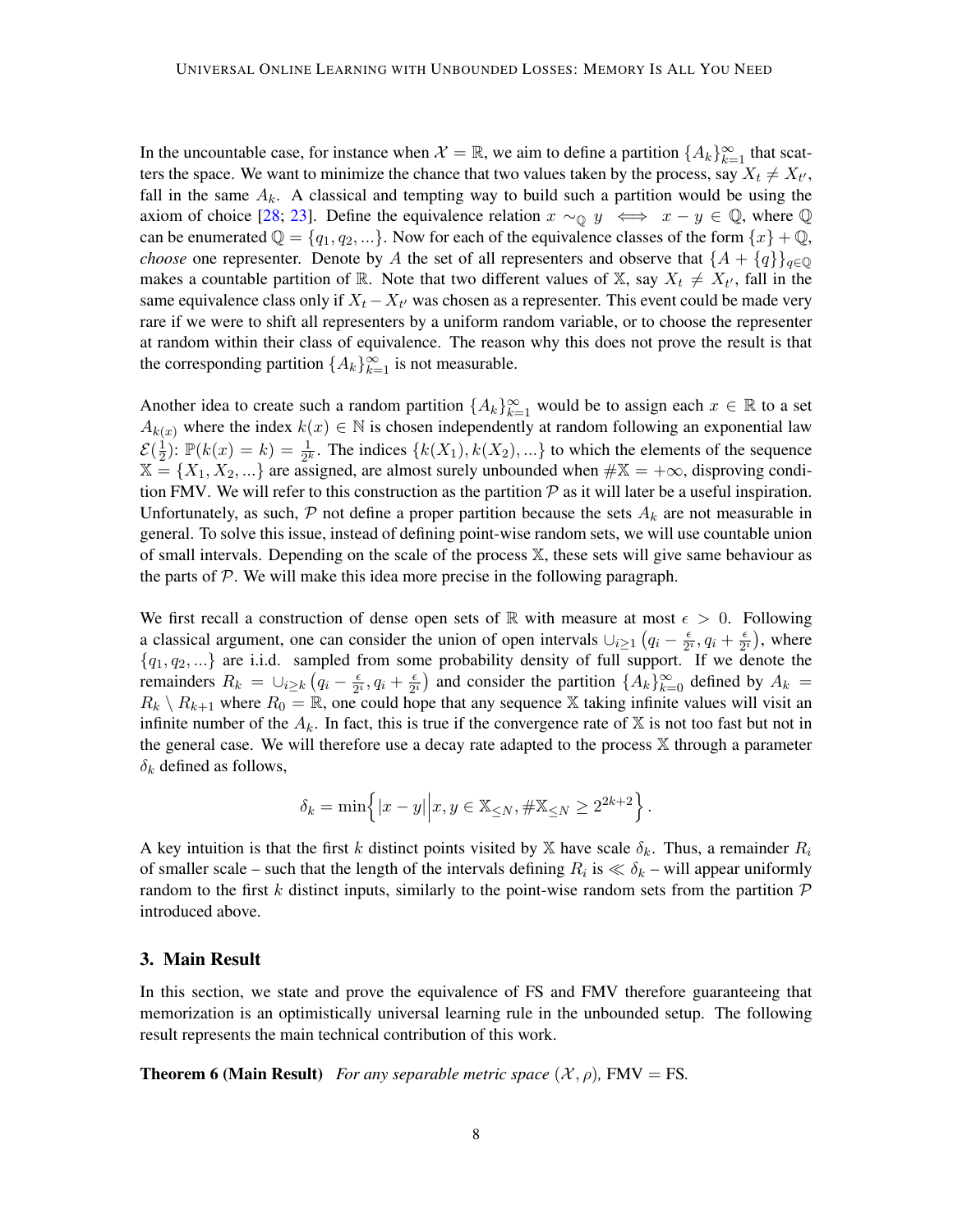Together with Proposition [3](#page-5-1) and Theorem [5,](#page-6-1) this result implies Theorem [1](#page-2-0) and Theorem [2.](#page-2-1) In this section, we prove the result for  $\mathcal{X} = [0, 1]$ , as it provides a direct and simple construction. The proof will then be generalised to all separable metric spaces in Section [4.](#page-10-0)

## <span id="page-8-2"></span>**Proposition 7** If  $\mathcal{X} = [0, 1]$  *with its usual topology*, FMV = FS.

**Proof** The inclusion FS  $\subset$  FMV is a direct observation, therefore we focus on proving that FMV  $\subset$ FS. Let  $X$  be a stochastic process which does not satisfy FS. The goal is to construct a countable measurable partition  $\{A_k\}_{k=1}^{\infty}$  of X which disproves condition FMV, i.e. such that  $\{k \in \mathbb{N} :$  $A_k \cap \mathbb{X} \neq \emptyset$  is infinite with nonzero probability. Denote by A the event that X takes an infinite number of values, i.e.  $\mathcal{A} = \{\#\mathbb{X} = +\infty\}$ . We have assumed that  $\mathbb{P}(\mathcal{A}) > 0$  and will condition on A for the rest of the proof. For  $k \in \mathbb{N}$ , define  $N_k \in \mathbb{N}$  such that,

$$
\mathbb{P}\left(\#\mathbb{X}_{\leq N_k}\geq \frac{1}{\mu_k^2}\;\bigg|\;\mathcal{A}\right)\geq 1-\frac{1}{2^{k+1}},\quad\text{where}\quad \mu_k:=\frac{1}{2^{k+1}}.
$$

Note that  $N_k$  is a deterministic quantity that only depends on the process  $X$ . It is well defined because  $\mathbb{P}\left(\#\mathbb{X}_{\leq N} \geq \frac{1}{n^2}\right)$  $\overline{\mu_k^2}$  $(A) \rightarrow_{N \to \infty} 1$  since X takes an infinite number of values in A. Now also define  $0 < \delta_k < \frac{1}{2^{k+1}}$  $\frac{1}{2^{k+1}}$  satisfying:

$$
\mathbb{P}\left(\min_{1\leq i,j\leq N_k,X_i\neq X_j}|X_i-X_j|>\delta_k\;\bigg|\mathcal{A}\right)\geq 1-\frac{1}{2^{k+1}}.
$$

Let  $\mathcal{E}_k$  be the intersection of the two events above, we have by union bound:  $\mathbb{P}(\mathcal{E}_k | \mathcal{A}) \geq 1 - \frac{1}{2^k}$  $\frac{1}{2^k}$ where  $\mathcal{E}_k$  can be written as

$$
\mathcal{E}_k:
$$
  $\#\mathbb{X}_{\leq N_k} > \frac{1}{\mu_k^2}$  and  $\forall x \neq y \in \mathbb{X}_{\leq N_k}$ ,  $|x - y| > \delta_k$ .

We are now ready to construct the partition. Let  $q = (q_i)_{i \geq 1}$  be an i.i.d. sequence of independent uniforms sampled from  $\mathcal{U}([0, 1])$ . Define  $B_0 = [0, 1]$  and for  $k \geq 1$ ,

$$
B_k = \bigcup_{i_{k-1} < i \le i_k} \left[ q_i - \frac{\delta_k}{2}, q_i + \frac{\delta_k}{2} \right],
$$

where  $(i_k)_{k \geq 0}$  satisfies  $i_0 = 0$  and  $i_k = i_{k-1} + \lceil \frac{\mu_k}{\delta_k} \rceil$  $\frac{\mu_k}{\delta_k}$ . Note that the Borel measure of  $B_k$  is roughly  $\mu_k$ :  $\mu(B_k) \le \mu_k + \delta_k$ . We use the remainders  $R_k = [0,1] \cap \bigcup_{l \ge k} B_l$  to define the partition { $A_k$ }<sup>∞</sup><sub>*k*=−1</sub> as follows:

$$
A_k = R_k \setminus R_{k+1}, \quad k \ge 0
$$

and  $A_{-1} = \bigcap_{k \geq 0} R_k$ . The sets  $\{A_k\}_{k=-1}^{\infty}$  define a proper partition of X since  $A_{-1}$  contains elements that appear infinitely often in  ${B_k}_{k\geq 0}$  while for any  $k \geq 0$ ,  $A_k$  contains elements that appear for the last time in the sequence  ${B_l}_{k>0}$  in  $B_k$ . This covers the whole space X because by construction  $B_0 = \mathcal{X}$ . The interest of this (random) construction lies in the two following lemmas.

<span id="page-8-1"></span><span id="page-8-0"></span>**Lemma 8** For any finite (deterministic) 
$$
S \subset [0, 1]
$$
 with  $\#S > \frac{1}{\mu_k^2}$  and  $\forall x \neq y \in S, |x - y| > \delta_k$ ,  

$$
\mathbb{P}(B_k \cap S = \emptyset) \leq e^{-2^{k+1}}.
$$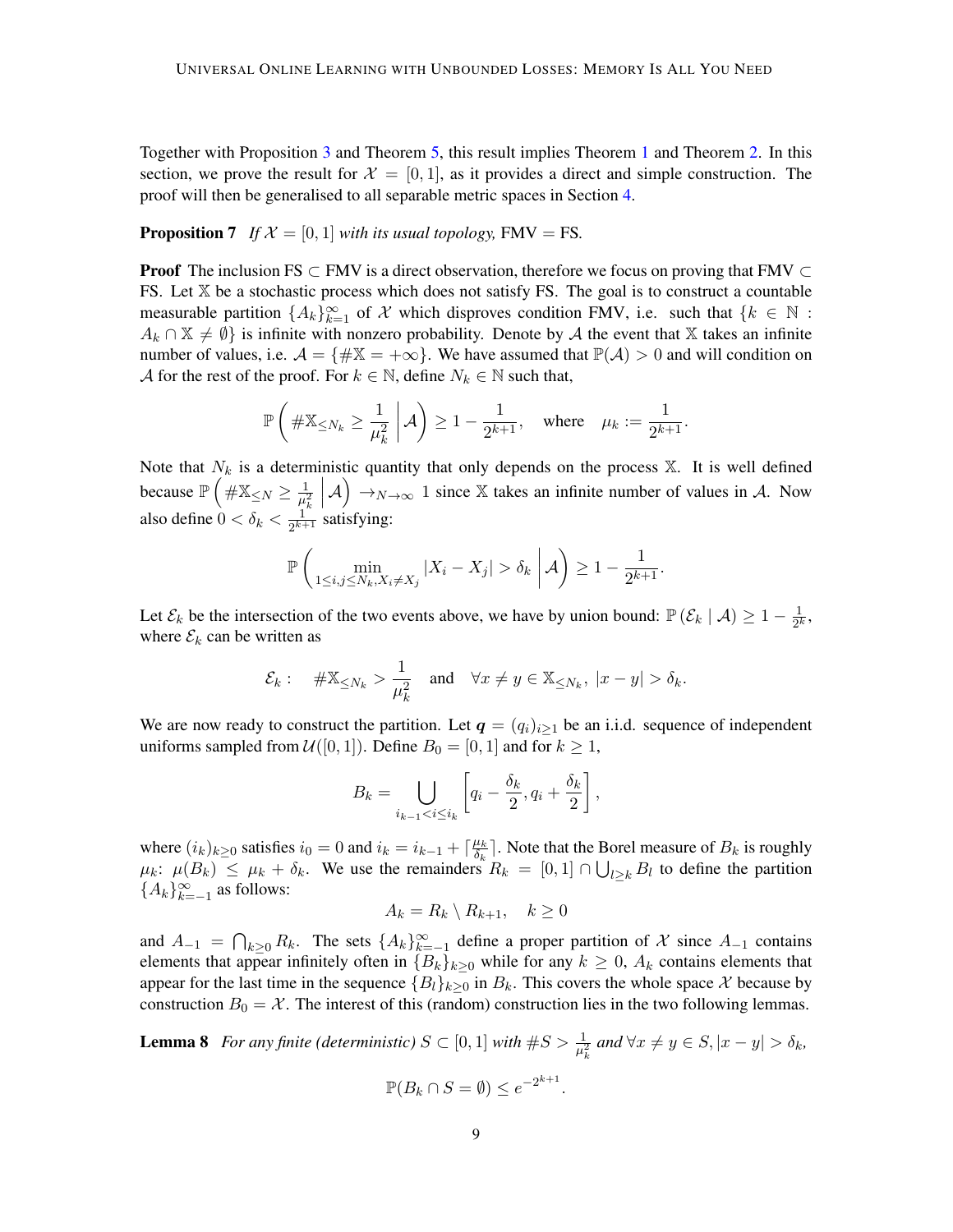**Lemma 9** *For any countable (deterministic)*  $S \subset [0,1]$ ,  $A_{-1} \cap S = \emptyset$ , (a.s.)

We will now show that with probability  $\mathbb{P}(\mathcal{A})$ , the partition  $\{A_k\}_{k=-1}^{\infty}$  disproves the condition FMV, in other terms that  $X$  visits an infinite number of sets of the partition. Recall that the randomness is now both in terms of the stochastic process  $X$  and the partition generated from q. We have that,

$$
\mathbb{P}(B_k \cap \mathbb{X} = \emptyset \mid \mathcal{A}) \le (1 - \mathbb{P}(\mathcal{E}_k|\mathcal{A})) + \mathbb{P}(B_k \cap \mathbb{X}_{\leq N_k} = \emptyset \mid \mathcal{E}_k, \mathcal{A}) \leq \frac{1}{2^k} + e^{-2^{k+1}},
$$

where in the last inequality we applied Lemma [8](#page-8-0) to the set  $\mathbb{X}_{\leq N_k}$  which has cardinality at least 1  $\frac{1}{\mu_k^2}$  in  $\mathcal{E}_k$ . We can now apply the first Borel-Cantelli lemma to the sequence of events  $\{B_k \cap \mathbb{X} =$  $\emptyset$ } conditionally on A, which shows that almost surely only a finite number of these events are satisfied. Hence, conditionally on A, there exists almost surely  $\kappa \in \mathbb{N}$  such that for every  $k \geq \kappa$ , the sequence X visits  $B_k$ . Further, by Lemma [9,](#page-8-1) with probability 1, X does not visit  $A_{-1}$ . Therefore, conditionnally on A, the sequence almost surely visits an infinite number of sets of the partition { $A_k$ }<sup>∞</sup><sub> $k=-1$ </sub>. In summary,

$$
\mathbb{P}_{q,\mathbb{X}}(\#\{k\in\mathbb{N}:A_k\cap\mathbb{X}\neq\emptyset\}=+\infty)\geq\mathbb{P}(\mathcal{A}).
$$

Thus, there exists a *deterministic* choice of q yielding a partition  $\{A_k\}_{k=-1}^{\infty}$  such that:

$$
\mathbb{P}_{\mathbb{X}}(\#\{k \in \mathbb{N}, A_k \cap \mathbb{X} \neq \emptyset\} = +\infty) \geq \mathbb{P}(\mathcal{A}) > 0.
$$

This shows the claim of the theorem.

**Proof of Lemma [8](#page-8-0)** Note that the randomness of  $X$  does not intervene in this lemma. The probability law P only accounts for the randomness of the partition through the variables  $q = (q_i)_{i>1}$ . We enumerate  $S = \{x_1, ..., x_T\}$  where  $T = \#S \ge \frac{1}{n^2}$  $\frac{1}{\mu_k^2}$ .

$$
\mathbb{P}(B_k \cap S = \emptyset) = \mathbb{P}(x_1 \notin B_k) \prod_{t=2}^T \mathbb{P}(x_t \notin B_k | x_1, \ldots, x_{t-1} \notin B_k).
$$

For the sake of simplicity we will use the notation  $B(x, \delta) = [x - \delta, x + \delta]$ . Note that events  ${x_i \notin B_k}$  are negatively correlated. Indeed,

$$
\mathbb{P}(x_t \notin B_k \mid x_1, \dots, x_{t-1} \notin B_k) = \prod_{i=i_{k-1}+1}^{i_k} \mathbb{P}\left[q_i \notin B\left(x_t, \frac{\delta_k}{2}\right) \middle| q_i \notin \bigcup_{1 \leq l \leq t-1} B\left(x_l, \frac{\delta_k}{2}\right)\right]
$$

$$
= \prod_{i=i_{k-1}+1}^{i_k} \mathbb{P}\left[\tilde{q}_i \notin B\left(x_t, \frac{\delta_k}{2}\right)\right]
$$

where  $\tilde{q}_i \sim \mathcal{U}(J)$  with  $J := \mathcal{X} \setminus \bigcup_{1 \leq l \leq t-1} B(x_l, \frac{\delta_k}{2})$ . Because  $|x_t - x_l| > \delta_k$  for all  $1 \leq l \leq t-1$ , we have  $B(x_t, \frac{\delta_k}{2}) \subset J$ . Thus,

$$
\mathbb{P}(x_t \notin B_k | x_1, \dots, x_{t-1} \notin B_k) = \prod_{i=i_{k-1}+1}^{i_k} \left(1 - \frac{\delta_k}{\mu(J)}\right) \leq \prod_{i=i_{k-1}+1}^{i_k} (1 - \delta_k) = \mathbb{P}(x_t \notin B_k).
$$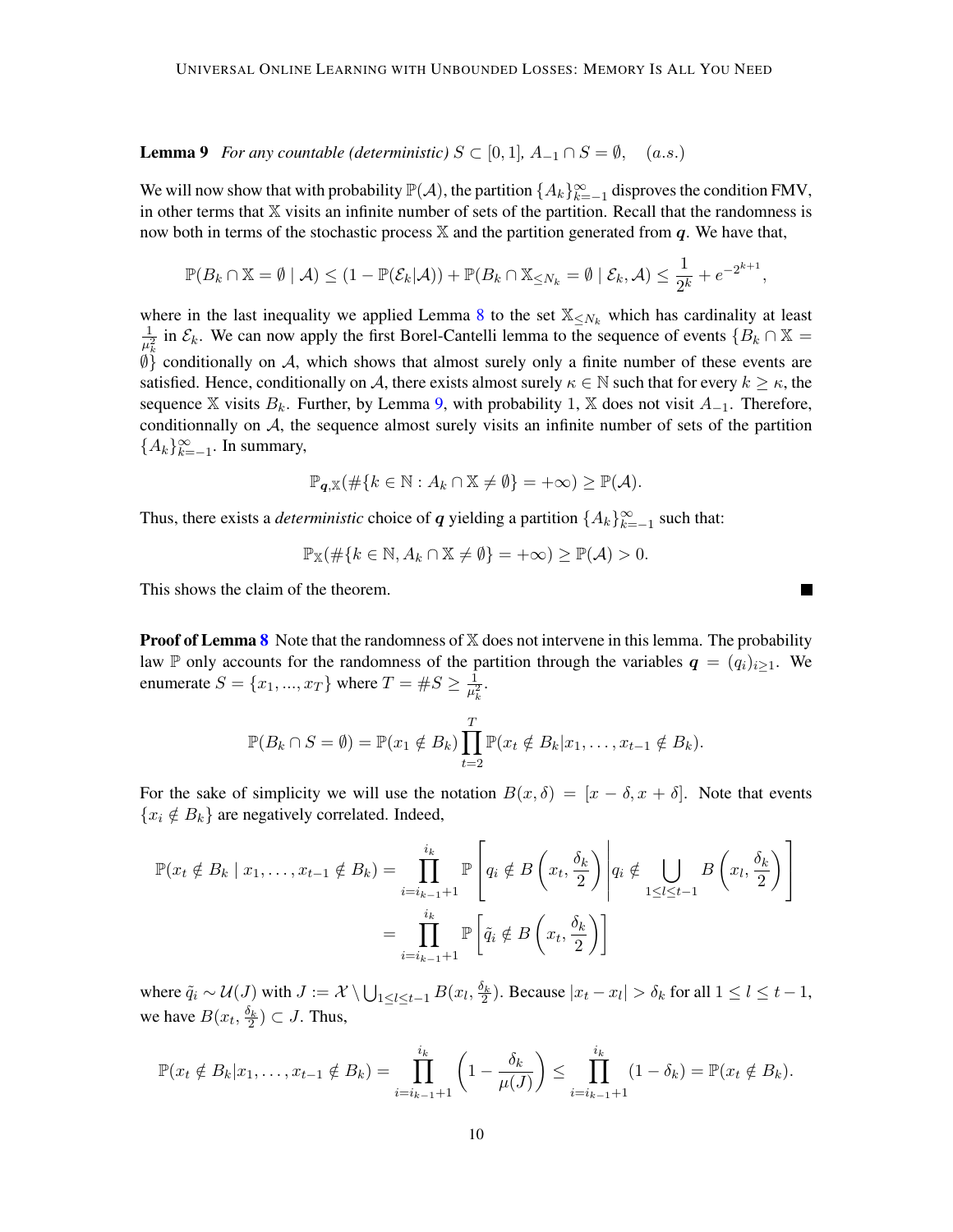Using the negative correlation, we have that

$$
\mathbb{P}(B_k \cap S = \emptyset) \le \prod_{t=1}^T \mathbb{P}(x_1 \notin B_k) = (1 - \delta_k)^{T(i_k - i_{k-1})} \le (1 - \delta_k)^{\frac{1}{\mu_k \delta_k}} \le e^{-\frac{1}{\mu_k}} = e^{-2^{k+1}}.
$$

 $\blacksquare$ 

This ends the proof of the lemma.

**Proof of Lemma [9](#page-8-1)** We start by proving that for a given  $x \in \mathbb{R}$ ,  $x \notin A_{-1}$  a.s. For  $k \ge 1$  we have,

$$
\mathbb{P}(x \in B_k) \le \left\lceil \frac{\mu_k}{\delta_k} \right\rceil \delta_k \le \left(\frac{\mu_k}{\delta_k} + 1\right) \delta_k \le \mu_k + \delta_k \le \frac{1}{2^k}.
$$

Therefore,  $\mathbb{P}(x \in R_k) \leq \frac{1}{2^{k-1}}$  $\frac{1}{2^{k-1}}$ . This shows that  $\mathbb{P}(x \in A_{-1}) \leq \mathbb{P}(x \in \bigcap_k R_k) = 0$ . Taking the union over all countable random variables in S, we have  $\mathbb{P}(A_{-1} \cap S \neq \emptyset) = 0$ .

Extension to all standard Borel spaces. Before we move on to proving the main theorem in the most general framework of separable metric spaces, observe that the proof for  $\mathcal{X} = [0, 1]$  easily extends to all standard Borel space by Kuratowski's theorem, in particular for instance to  $\mathcal{X} = \mathbb{R}^d$ . Kuratowski's theorem states that if  $\mathcal X$  is an uncountable standard Borel space it is isomorphic to [0, 1] with the Euclidean distance, meaning that there exists a measurable bijection  $f : \mathcal{X} \to [0, 1]$ . Let  $X = (X_i)_{i>0}$  be a stochastic process on X satisfying FMV. Then, because f is measurable,  $X := (f(X_i))_{i \geq 0}$  is a stochastic process on [0, 1] which satisfies FMV. By Theorem [7,](#page-8-2)  $\tilde{X}$  satisfies FS. Thus, because  $f$  is bijective,  $X$  also satisfies FS.

# <span id="page-10-0"></span>4. Extension to General Separable Metric Spaces

The original proof of SUOL = FMV by [\[13\]](#page-16-0) holds for any separable metric space  $(\mathcal{X}, \rho)$ . In this section, we extend the proof above to hold in this more-general case as well, thus completely answering the question (Open Problem 4) posed by [\[13\]](#page-16-0) in full generality, and completing the proof of Theorems [1](#page-2-0) and [2.](#page-2-1) For the remainder of this section, we let  $(\mathcal{X}, \rho)$  denote a non-empty separable metric space, and we take as the set B of measurable subsets of X the Borel  $\sigma$ -algebra generated by the topology induced by  $\rho$ .

**Theorem [6](#page-7-1) (Restated)** For any separable metric space  $(\mathcal{X}, \rho)$ , FMV = FS.

The main components of the proof are analogous to those for standard Borel spaces, with a few important changes: most importantly, the following lemma.

<span id="page-10-1"></span>**Lemma 10** *For any* X *satisfying condition* FMV, for any  $\delta, \epsilon > 0$  and  $m_0 \in \mathbb{N}$ , there exists  $M_{\epsilon,\delta} \in$  $\mathbb N$  with  $M_{\varepsilon,\delta} \geq m_0$ , and a sequence  $\mathcal G^{\varepsilon,\delta} = \{G_1^{\varepsilon,\delta}$  $\{f_1^{\varepsilon,\delta},\ldots,G_{M_{\varepsilon,\delta}}^{\varepsilon,\delta}\}$  in  $\mathcal B$  such that every distinct  $i,j\in\mathcal S$  $\{1,\ldots,M_{\varepsilon,\delta}\}\text{ satisfy }G_i^{\varepsilon,\delta}\cap G_j^{\varepsilon,\delta}=\emptyset\text{, and every }i\in\{1,\ldots,M_{\varepsilon,\delta}\}\text{ satisfies } \sup_{x,x'\in G_i^{\varepsilon,\delta}}\rho(x,x')\leq$ δ*, and such that*

$$
\mathbb{P}\left(\mathbb{X}\cap\left(\mathcal{X}\setminus\bigcup_{i=1}^{M_{\varepsilon,\delta}}G_i^{\varepsilon,\delta}\right)\neq\emptyset\right)<\varepsilon.
$$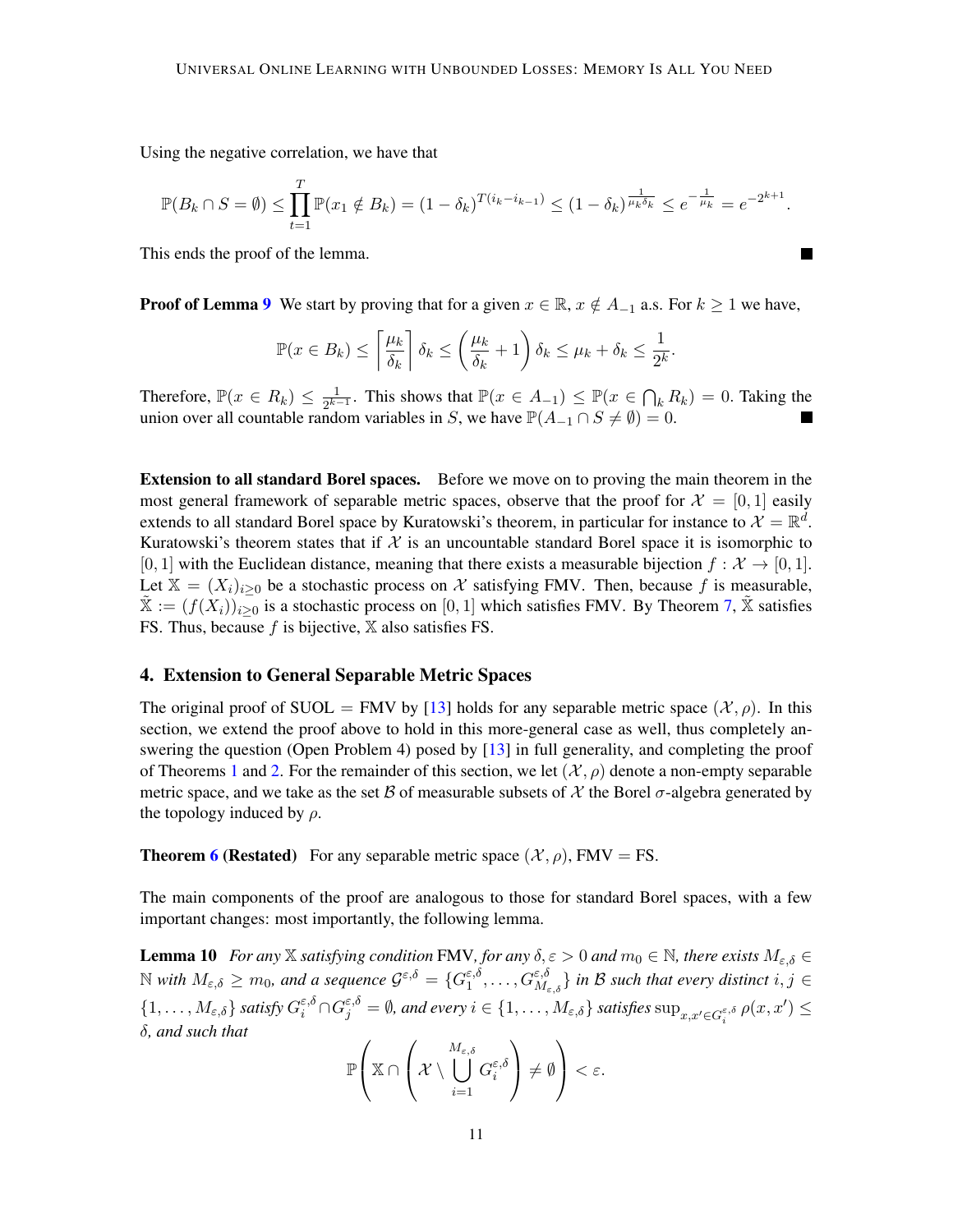*In other words,* G ε,δ *is a sequence of disjoint measurable sets of diameter at most* δ*, which cover all of the points in*  $\mathbb{X}$  *with probability*  $1 - \varepsilon$ *.* 

**Proof** Let  $\tilde{\mathcal{X}} \subseteq \mathcal{X}$  be a countable dense subset: that is,  $\sup_{x \in \tilde{\mathcal{X}}} \inf_{\tilde{x} \in \tilde{\mathcal{X}}} \rho(\tilde{x}, x) = 0$ . Enumerate  $\tilde{\mathcal{X}}$  as  $\{\tilde{x}_1, \tilde{x}_2, \ldots\}$ . Let  $G_1^{\varepsilon, \delta} = \{x : \rho(x, \tilde{x}_1) \le \delta/2\}$ , and for integers  $k \ge 2$  inductively define  $G_k^{\varepsilon,\delta} = \{x : \rho(x,\tilde{x}_k) \le \delta/2\} \setminus \bigcup_{k'=1}^{k-1} G_{k'}^{\varepsilon,\delta}$  $\epsilon, \delta$ . In particular, this collection  $\{G_k^{\epsilon, \delta}\}\$  $\frac{\varepsilon, \delta}{k} : k \in \mathbb{N} \}$ forms a countable partition of  $\mathcal X$  into measurable subsets of diameter at most  $\delta$  (by the triangle inequality). Now let  $X$  be any process satisfying FMV. It remains only to show there exists a finite  $M_{\varepsilon,\delta} \in \mathbb{N}$  satisfying the claim. Let  $\hat{M} = \max\{k : \mathbb{X} \cap G_k^{\varepsilon,\delta}\}$  $\epsilon_{k}^{\varepsilon,\delta} \neq \emptyset$ , or  $\hat{M} = \infty$  if there is no maximum. By hypothesis,  $\mathbb{P}(\hat{M} < \infty) = 1$ . Since the event  $\{\hat{M} > M\}$  is non-increasing in M,  $\lim_{M\to\infty} \mathbb{P}(\hat{M} > M) = \mathbb{P}(\hat{M} = \infty) = 0$ . Thus,  $\exists M_{\varepsilon,\delta} \in \mathbb{N}$  with  $M_{\varepsilon,\delta} \geq m_0$  such that  $\mathbb{P}(\hat{M}>M_{\varepsilon,\delta})<\varepsilon.$  In other words,  $\mathbb{P}(\exists k>M_{\varepsilon,\delta}:\mathbb{X}\cap G_{k}^{\varepsilon,\delta})$  $\epsilon^{\varepsilon,\delta}_{k} \neq \emptyset$   $< \varepsilon$ . Since  $\{G^{\varepsilon,\delta}_{k}\}$  $\mathbf{x}^{\varepsilon,\delta}_k : k \in \mathbb{N} \}$  is a partition of  $X$ , this implies the claim in the lemma.

We are now ready for the main proof.

**Proof of Theorem [6](#page-7-1)** Since condition FS clearly implies condition FMV, we focus on showing FMV  $\subset$  FS. Let X be any process satisfying condition FMV, and for the sake of obtaining a contradiction, suppose that condition FS fails: that is, there is an event A with  $\mathbb{P}(\mathcal{A}) > 0$ , on which  $\#\{x \in \mathcal{X} : \mathbb{X} \cap \{x\} \neq \emptyset\} = \infty.$ 

For each  $k \in \mathbb{N}$ , let  $N_k \in \mathbb{N}$  be such that

$$
\mathbb{P}\Big(\#\mathbb{X}_{\leq N_k} \geq 2^{2k+2} \Big| \mathcal{A}\Big) \geq 1 - \frac{1}{2^{k+2}},
$$

and let  $\delta_k > 0$  be such that

$$
\mathbb{P}\bigg(\min_{i,j\leq N_k:X_i\neq X_j}\rho(X_i,X_j)>\delta_k\bigg|\mathcal{A}\bigg)\geq 1-\frac{1}{2^{k+3}}.
$$

Let  $S_k = \{x \in \mathcal{X} : \mathbb{X}_{\leq N_k} \cap \{x\} \neq \emptyset\}$  and let  $\varepsilon_k = \frac{1}{2^{k+1}}$  $\frac{1}{2^{k+3}}$ . Let  $\mathcal{G}^{\varepsilon_k,\delta_k}$  and  $M_{\varepsilon_k,\delta_k}$  be as in Lemma [10,](#page-10-1) with  $m_0 = 2^{k+2}$ .

Let  $\mathcal{E}_k$  denote the event that  $\#\mathbb{X}_{\leq N_k} \geq 2^{2k+2}$ ,  $\min_{i,j \leq N_k : X_i \neq X_j} \rho(X_i, X_j) > \delta_k$ , and  $\mathbb{X} \cap$  $(\mathcal{X} \setminus \bigcup \mathcal{G}^{\varepsilon_k,\delta_k}) = \emptyset$  all hold simultaneously. In particular, by the union bound,  $\mathbb{P}(\mathcal{E}_k|\mathcal{A}) \geq 1$  $2^{-k-1}$ .

For each  $k \in \mathbb{N}$ , let  $b_k = \left[2^{-k-2}M_{\varepsilon_k,\delta_k}\right]$ , and let  $Q_1^k,\ldots,Q_{b_k}^k$  be independent uniform samples from  $\mathcal{G}^{\varepsilon_k,\delta_k}$  (also independent across k and independent from X). Then let  $B_k = \bigcup_{i=1}^{b_k} Q_i^k$ . For each  $k \in \mathbb{N}$ , let  $R_k = \bigcup_{\ell \geq k} B_\ell$ . Also let  $A_{-1} = \bigcap_{k \in \mathbb{N}} R_k$  and for each  $k \in \mathbb{N}$ , let  $A_k = R_k \setminus R_{k+1}$ , and  $A_0 = \mathcal{X} \setminus R_1$ . We will show that (with non-zero probability) the countable measurable partition  ${A_k : k \in \mathbb{N} \cup \{-1,0\}}$  violates the condition FMV, thus obtaining a contradiction.

Now note that, on the event  $\mathcal{E}_k$ , every  $x \in S_k$  is in a distinct set  $G_i^{\varepsilon_k, \delta_k} \in \mathcal{G}^{\varepsilon_k, \delta_k}$ : that is, by definition of  $\mathcal{E}_k$ , every  $x \in S_k$  is in some  $G_i^{\varepsilon_k, \delta_k} \in \mathcal{G}^{\varepsilon_k, \delta_k}$ , and since each  $G_i^{\varepsilon_k, \delta_k}$  has diameter at most  $\delta_k$ , while every distinct  $x, x' \in S_k$  are  $\delta_k$ -separated (on event  $\mathcal{E}_k$ ), no two elements of  $S_k$  can be in the same  $G_i^{\varepsilon_k, \delta_k}$ . Therefore, on the event  $\mathcal{E}_k$  we have that

$$
\mathbb{P}(B_k \cap S_k = \emptyset | \mathbb{X}) = \mathbb{P}\Big(Q_1^k \cap S_k = \emptyset \Big| \mathbb{X}\Big)^{b_k} = \left(1 - \frac{|S_k|}{M_{\varepsilon_k, \delta_k}}\right)^{b_k} \le e^{-|S_k|b_k/M_{\varepsilon_k, \delta_k}} \le e^{-2^k},
$$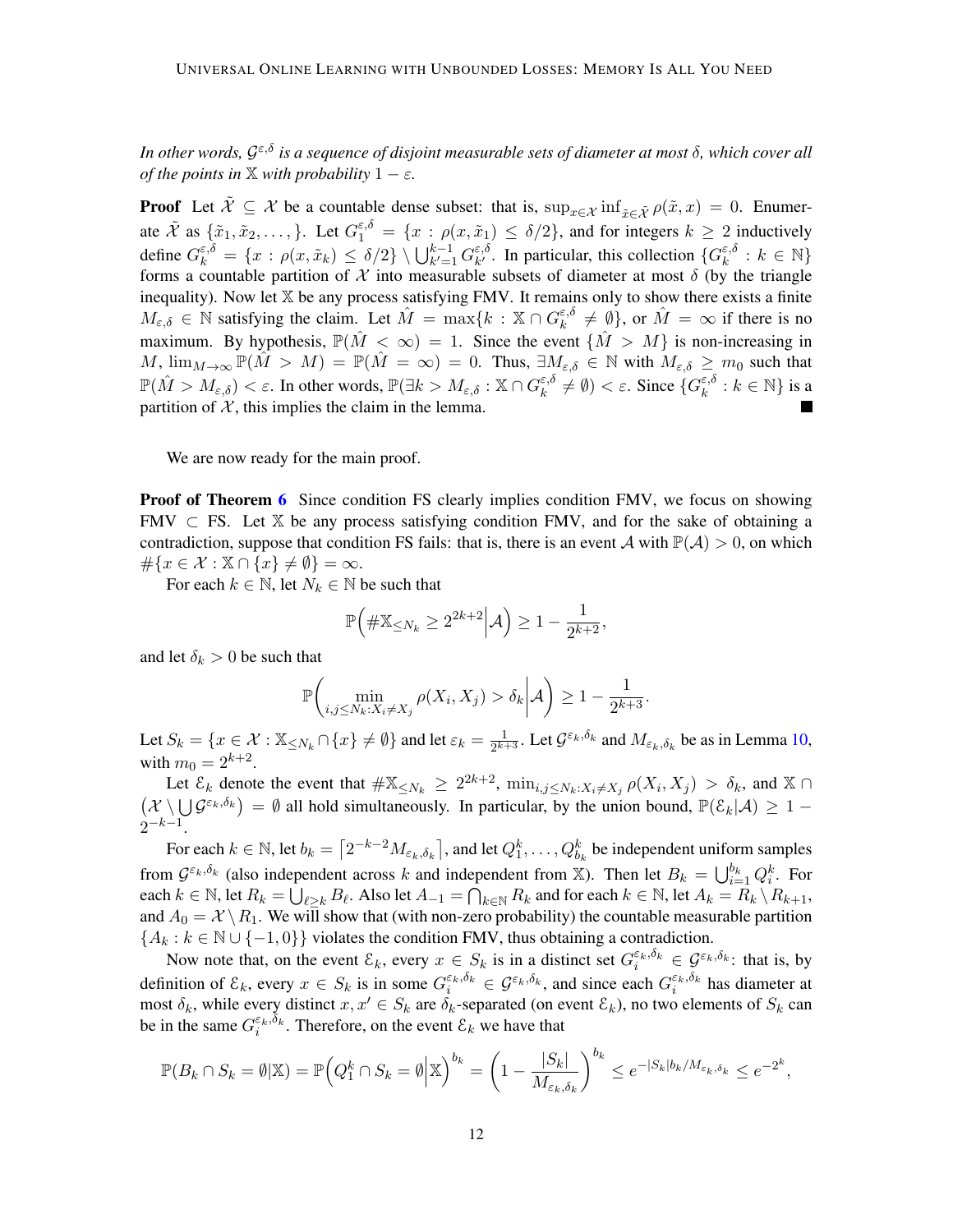where the last inequality is based on the definition of  $b_k$  and the fact that  $|S_k| \geq 2^{2k+2}$  on the event  $\mathcal{E}_k$ . Thus, on the event  $\bigcap_{k\in\mathbb{N}}\mathcal{E}_k$ ,

$$
\sum_{k=1}^{\infty} \mathbb{P}(B_k \cap S_k = \emptyset | \mathbb{X}) \le \sum_{k=1}^{\infty} e^{-2^k} < \infty.
$$

By the Borel-Cantelli lemma, this implies that there is an event  $\mathcal{E}'$  of probability one, such that on  $\mathcal{E}' \cap \bigcap_{k \in \mathbb{N}} \mathcal{E}_k$ , there exists  $\kappa \in \mathbb{N}$  such that every  $k \geq \kappa$  satisfies  $B_k \cap S_k \neq \emptyset$ , and hence also  $\mathbb{X} \cap R_k \neq \emptyset$ . Now, if  $\mathbb{X} \cap A_{-1} = \emptyset$ , this would further imply that  $|\{k \in \mathbb{N} : \mathbb{X} \cap A_k \neq \emptyset\}| = \infty$ .

We next turn to showing that  $\mathbb{X} \cap A_{-1} = \emptyset$  (a.s.). For any  $t, k \in \mathbb{N}$ , by the union bound,  $\mathbb{P}(X_t \in B_k) \leq \frac{b_k}{M_s}$  $\frac{b_k}{M_{\varepsilon_k,\delta_k}} \leq 2^{-k-1}$  (recalling that  $M_{\varepsilon_k,\delta_k} \geq 2^{k+2}$ , so that  $b_k \leq 2^{-k-1} M_{\varepsilon_k,\delta_k}$ ). By the union bound, this further implies any  $t, k \in \mathbb{N}$  satisfy  $\mathbb{P}(X_t \in R_k) \leq \sum_{\ell \geq k} \mathbb{P}(X_t \in B_\ell) \leq$  $\sum_{\ell \geq k} 2^{-\ell-1} = 2^{-k}$ . Thus,  $\mathbb{P}(X_t \in A_{-1}) = \mathbb{P}(X_t \in \bigcap_{k \in \mathbb{N}} R_k) \leq \lim_{k \to \infty} \mathbb{P}(\overline{X}_t \in R_k) = 0$ . By the union bound,  $\mathbb{P}(\mathbb{X} \cap A_{-1} \neq \emptyset) = 0$ . Thus, there is an event  $\mathcal{E}''$  of probability one, on which  $\mathbb{X} \cap A_{-1} = \emptyset.$ 

Altogether, we have that on the event  $\mathcal{E}' \cap \mathcal{E}'' \cap \bigcap_{k \in \mathbb{N}} \mathcal{E}_k$ ,  $|\{k \in \mathbb{N} : \mathbb{X} \cap A_k \neq \emptyset\}| = \infty$ . Since  $\mathbb{P}(\mathcal{E}') = \mathbb{P}(\mathcal{E}'') = 1$ , and

$$
\mathbb{P}\left(\bigcap_{k\in\mathbb{N}}\mathcal{E}_k\right) \geq \mathbb{P}\left(\mathcal{A}\cap\bigcap_{k\in\mathbb{N}}\mathcal{E}_k\right) \geq \mathbb{P}(\mathcal{A}) - \sum_{k\in\mathbb{N}}\mathbb{P}(\mathcal{A})\left(1 - \mathbb{P}(\mathcal{E}_k|\mathcal{A})\right)
$$

$$
\geq \mathbb{P}(\mathcal{A}) - \sum_{k\in\mathbb{N}}\mathbb{P}(\mathcal{A})2^{-k-1} = \frac{1}{2}\mathbb{P}(\mathcal{A}),
$$

by the union bound we have  $\mathbb{P}(\mathcal{E}' \cap \mathcal{E}'' \cap \bigcap_{k \in \mathbb{N}} \mathcal{E}_k) \geq \frac{1}{2}$  $\frac{1}{2}\mathbb{P}(\mathcal{A}) > 0$ . In particular, this implies  $\mathbb{P}(|\{k \in \mathbb{N} : \mathbb{X} \cap A_k \neq \emptyset\}| = \infty) > 0$ . Moreover, by the law of total probability,

$$
\mathbb{P}(|\{k \in \mathbb{N} : \mathbb{X} \cap A_k \neq \emptyset\}| = \infty) = \mathbb{E}\Big[\mathbb{P}\Big(|\{k \in \mathbb{N} : \mathbb{X} \cap A_k \neq \emptyset\}| = \infty \Big|\{A_k : k \in \mathbb{N}\}\Big)\Big],
$$

and hence (since X is independent of the random partition  $\{A_k : k \in \mathbb{N} \cup \{-1,0\}\}\)$ , there exists a *deterministic* choice of a partition  $\{\hat{A}_k : k \in \mathbb{N} \cup \{-1,0\}\}\)$  such that

$$
\mathbb{P}\Big(|\{k \in \mathbb{N} \cup \{-1,0\} : \mathbb{X} \cap \hat{A}_k \neq \emptyset\}| = \infty\Big) > 0,
$$

contradicting condition FMV. This completes the proof.

#### <span id="page-12-0"></span>5. Consequences on inductive and self-adaptive learning

Along with optimistically universal *online* learning, [\[13\]](#page-16-0) identifies two other learning setups, namely *inductive learning* and *self-adaptive learning*.

**Inductive learning.** An inductive learning rule  $\{f_t\}_{t=1}^{\infty}$  is a sequence of measurable functions  $f_t: \mathcal{X}^{t-1}\times\mathcal{Y}^{t-1}\times\mathcal{X}\to\mathcal{Y}$  such that given training data  $(\mathbb{X}_{\leq t}, \mathbb{Y}_{\leq t})$  and input point  $X_{t'}$  with  $t'>t$ outputs prediction  $f_t(\mathbb{X}_{\leq t}, \mathbb{Y}_{\leq t}, X_{t'})$ . Its performance is measured in terms of,

$$
\mathcal{L}_{\mathbb{X}}(f_t, f^*; t) = \limsup_{T \to \infty} \frac{1}{T} \sum_{t'=t}^{t+T} \ell(f_t(\mathbb{X}_{< t}, \mathbb{Y}_{< t}, X_{t'}), f^*(X_{t'})).
$$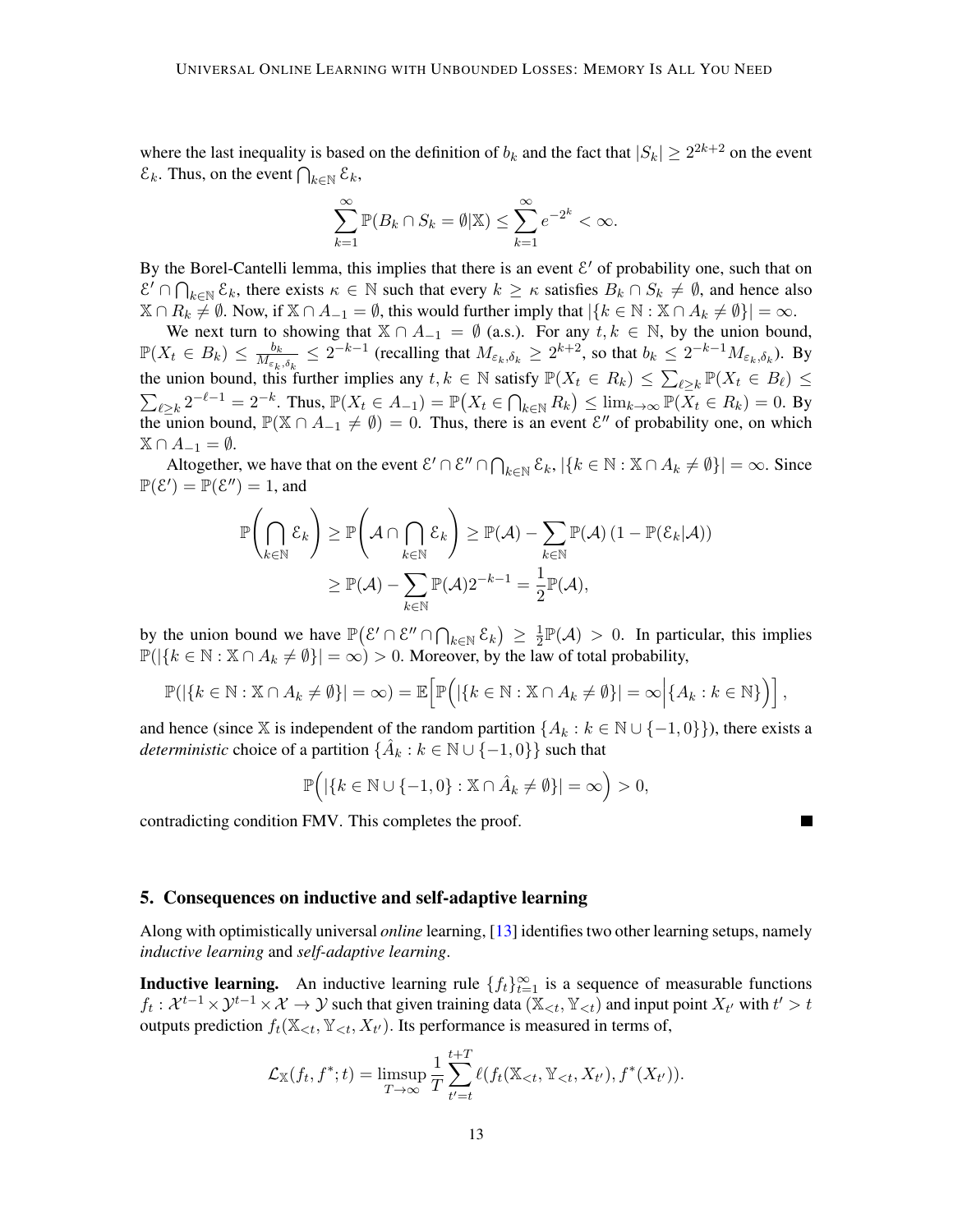Let SUIL denote the set of all processes  $X$  that admit strong universal inductive learning: i.e., for which there exists an inductive learning rule  $\{f_t\}$  such that for every measurable  $f^* : \mathcal{X} \to \mathcal{Y}$ ,  $\mathcal{L}_X(f_t, f^*; t) \to 0$  (a.s.). Note that the difference between an online learning rule and its inductive counterpart is that the latter will be fixed for an infinite horizon. It was therefore shown by [\[13\]](#page-16-0) that  $SULL \subset SUOL$ .

**Self adaptive learning rule.** A self-adaptive learning rule  $\{f_{t_1,t_2}\}_{t_1 \leq t_2}^{\infty}$  is a sequence of measurable functions  $f_{t_1,t_2}: \mathcal{X}^{t_2-1}\times\mathcal{Y}^{t_1-1}\times\mathcal{X}\to\mathcal{Y}$  such that given training data  $(\mathbb{X}_{\leq t_2}, \mathbb{Y}_{\leq t_1})$  and input point  $X_{t_2}$  it performs prediction  $f_{t_1,t_2}(\mathbb{X}_{< t_2}, \mathbb{Y}_{< t_1}, X_{t_2})$ . Its performance is measured in terms of

$$
\mathcal{L}_{\mathbb{X}}(f_{t_1,\cdot},f^*;t_1) = \limsup_{T \to \infty} \frac{1}{T} \sum_{t_2=t_1}^{t_1+T} \ell(f_{t_1,t_2}(\mathbb{X}_{< t_2}, \mathbb{Y}_{< t_1}, X_{t_2}), f^*(X_{t_2})).
$$

Let SUAL denote the set of all processes  $X$  that admit strong universal self-adaptive learning: i.e., for which there exists a self-adaptive learning rule  $\{f_{t_1,t_2}\}$  such that for every measurable  $f^*$ :  $\mathcal{X} \to \mathcal{Y}, \mathcal{L}_{\mathbb{X}}(f_{t_1,\cdot}, f^*; t_1) \to 0$  (*a.s.*). Note that self-adaptive learning rules are more expressive than inductive learning rules for they have access to additional unlabeled data, like in the semisupervised learning setup studied in the literature [\[4\]](#page-16-11), yet are still less powerful than online learning rules which would also have access to the respective labels. It was therefore shown by [\[13\]](#page-16-0) that  $SULL \subset SUAL \subset SUOL$ .

**Consequence of the Main Theorem.** For unbounded losses,  $[13]$  shows that SUIL = SUAL = SUOL. However, once again this proof relied on the aforementioned complicated arguments. But in light of our proof that  $SUOL = FS$ , it becomes immediately apparent that  $SUIL = SUAL = SUOL$ and that these classes all admit memorization as an optimistically universal learning rule (merely noting that FS  $\subset$  SUIL, since for any  $\mathbb{X} \in$  FS, the inductive loss of the memorization rule  $f_t$ becomes zero once  $t$  exceeds the index of the last novel data point). This greatly simplifies the proof of these equivalences compared to the original proof of  $[13]$ . Note that while these three setups turn out to be equivalent when the loss is unbounded, interesting distinctions do exist in the bounded case for which [\[13\]](#page-16-0) proved that there exists an optimistically universal self-adaptive learning rule (which surprisingly is necessarily different from nearest-neighbour), but no optimistically universal inductive learning rule.

#### <span id="page-13-0"></span>6. Discussion on noise : an optimistically universal Bayes consistent learner

For simplicity we restricted the analysis to the *realizable* setting [\[17;](#page-17-1) [1\]](#page-16-1) where there exists a measurable function  $f^*$  satisfying  $\forall t \geq 1 : Y_t = f^*(X_t)$ . A common variant allows for the function  $f^*$ to be *noisy*, i.e. to take the form of a conditional probability density  $p_{Y|X}$ . In this section, we will generalise the main results to this context. We start by recalling the adequate notion of consistency, e.g. [\[13;](#page-16-0) [15;](#page-17-12) [25\]](#page-17-13). We say that the learning rule f. is strongly universally Bayes consistent under  $X$ if for all conditional probability distribution  $p_{Y|X}$  and any measurable function f, almost surely

$$
\mathcal{L}_{\mathbb{X}}(f_{\cdot}, p_{Y|X}; T, \bar{f}) \le 0
$$

where  $\mathcal{L}_{X}(f, p_{Y|X}; T, \bar{f})$  is the excess loss of the learning rule f. against the constant predictor  $\bar{f}$ ,

$$
\mathcal{L}_{\mathbb{X}}(f, p_{Y|X}; T, \bar{f}) = \limsup_{T \to \infty} \frac{1}{T} \sum_{t=1}^T \left( \ell(f_t(\mathbb{X}_{< t}, \mathbb{Y}_{< t}, X_t), Y_t) - \ell(\bar{f}(X_t), Y_t) \right).
$$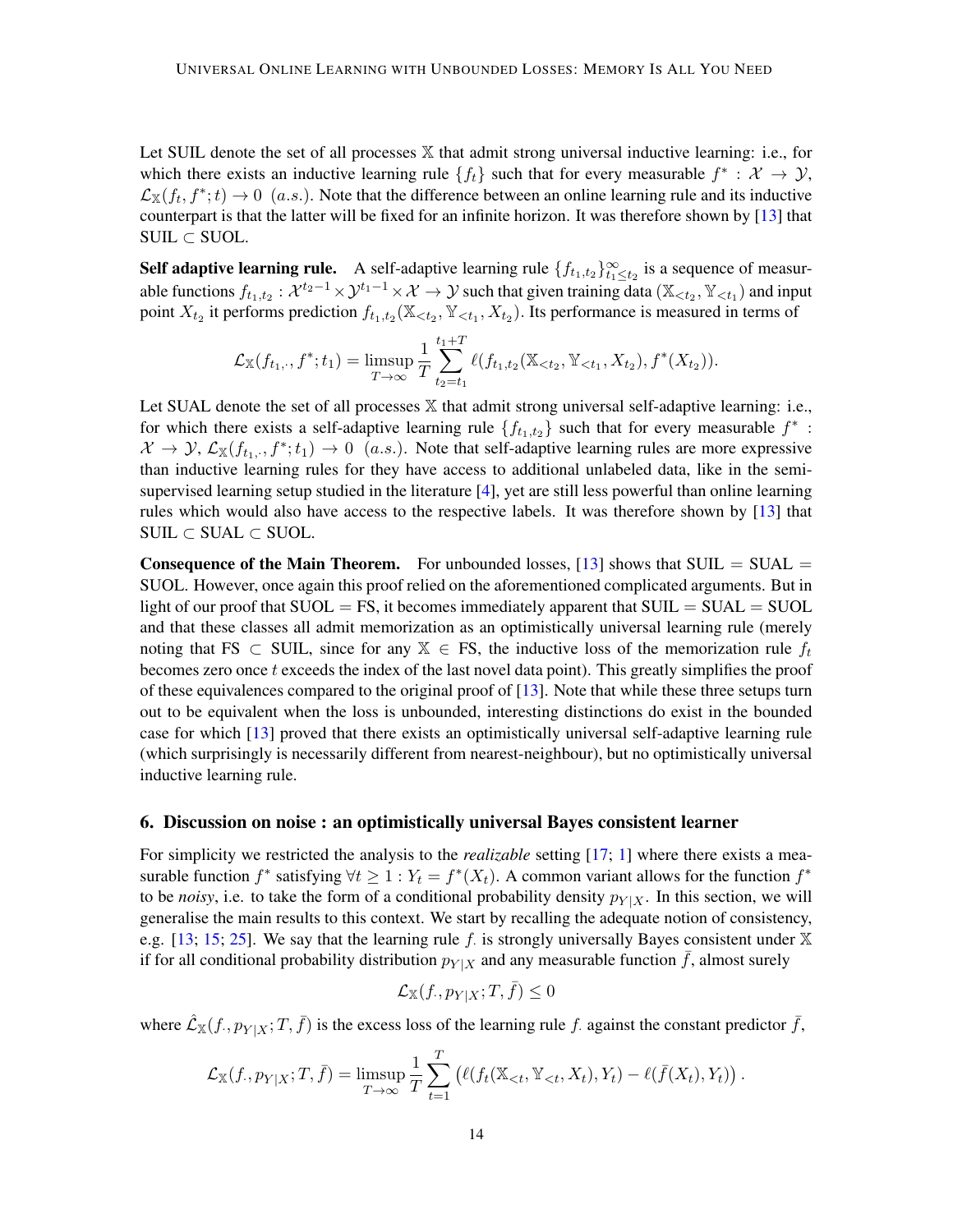In this section we restrict our study to metric spaces  $(\mathcal{Y}, d)$  such that any closed ball is compact. These spaces are said to satisfy the *Heine-Borel property*. Note that this is stronger than separability. Indeed, if  $(\mathcal{Y}, d)$  satisfies the Heine-Borel property, for any arbitrary  $y_0 \in \mathcal{Y}$  and any  $n \geq 1$ , the ball  $B_d(y_0, n)$  has finite  $2^{-n}$  – covering number.

<span id="page-14-0"></span>**Theorem 11** *If*  $(Y, d)$  *is a metric space with the Heine-Borel property and*  $\bar{d} = \infty$ *, there exists an optimistically universal Bayes consistent learning rule for the loss*  $\ell = d^p$ *, for any*  $p \geq 1$ *.* 

Note that the Bayesian setting is more general than the *realizable* setting. Thus, any process X that admits a universally Bayes consistent learning rule is in SUOL, and therefore it takes a finite number of values almost surely. To prove Theorem [11,](#page-14-0) it will suffice to define a learning rule that is universally Bayes consistent with any such process. For this purpose, we use a result from [\[7\]](#page-16-12) which we slightly adapt to our setting. The proof of the following theorem can be found in Appendix [C.](#page-19-0)

**Theorem 12 ([\[7\]](#page-16-12))** Let  $p \ge 1$  and  $(\mathcal{Y}, d)$  be a metric space with the Heine Borel property. Let  $(Y_i)_{i\geq 1}$  *be an i.i.d. sequence of random variables in*  $Y$  *of distribution*  $Y$  *satisfying*  $\mathbb{E}d^p(y_0, Y) < \infty$ *for some*  $y_0 \in \mathcal{Y}$ *. Denote*  $\hat{y}_n$  *a Fréchet sample mean of the samples*  $Y_1, \ldots, Y_n$ *. Then,* 

$$
\frac{1}{n}\sum_{i=1}^{n} d^{p}(\hat{y}_{n}, Y_{i}) \to \min_{y \in \mathcal{Y}} \mathbb{E}d^{p}(y, Y) \quad (a.s.).
$$

In the equation above, we use the notion of Fréchet sample mean that is defined as follows,

<span id="page-14-1"></span>
$$
\hat{y}_n \in \operatorname*{argmin}_{y \in \mathcal{Y}} \frac{1}{n} \sum_{i=1}^n d^p(y, Y_i).
$$

Note that the minimum is well defined because the closed balls in the space  $(\mathcal{Y}, d)$  are compact and  $d^p(y, y_0) \leq 2^{p-1} \frac{1}{n} \sum_{i=1}^n (d^p(y, Y_i) + d^p(y_0, Y_i))$ , hence  $\frac{1}{n} \sum_{i=1}^n d^p(y, Y_i) \geq 2^{1-p} d^p(y, y_0) -$ <br> $\frac{1}{n} \sum_{i=1}^n d^p(y, Y_i) \geq 2^{1-p} d^p(y, y_0) \frac{1}{n}\sum_{i=1}^n d^p(y_0, Y_i)$  for any  $y_0 \in \mathcal{Y}$ . Therefore the expression is minimized in the (compact) closed ball of radius at most  $2\left[\frac{1}{n}\right]$  $\frac{1}{n}\sum_{i=1}^{n} d^{p}(y_0, Y_i)$ <sup>1/p</sup> around  $y_0$  i.e.  $d^{p}(\hat{y}_n, y_0) \leq \frac{2^{p}}{n}$  $\frac{2^p}{n} \sum_{i=1}^n d^p(y_0, Y_i).$ Similarly, the infimum  $\inf_{y \in \mathcal{Y}} \mathbb{E} d^p(y, Y)$  is attained because for  $y_0 \in \mathcal{Y}$  such that  $\mathbb{E} d^p(y_0, Y) < \infty$ , the quantity  $\mathbb{E}d^p(y,Y)$  is minimized in the compact closed ball around  $y_0$  of radius  $2[\mathbb{E}d^p(y_0,Y)]^{1/p}$ .

The discussion above allows to define the *Fréchet mean memorizer* learning rule, which is proved to be an optimistically universal Bayes consistent learner in Appendix [D.](#page-20-1) Fix an arbitrary  $y_0 \in \mathcal{Y}$ ,

$$
f_t(\boldsymbol{x}_{< t}, \boldsymbol{y}_{< t}, x_t) = \begin{cases} y \in \operatorname{argmin}_{y \in \mathcal{Y}} \sum_{i=1}^{t-1} \mathbb{1}_{x_i = x_t} \ell(y, y_i), & \text{if } x_t \in \boldsymbol{x}_{< t}, \\ y_0 & \text{if } x_t \notin \boldsymbol{x}_{< t}. \end{cases}
$$

Note that the discussion above covers the case of real regression with  $\mathcal{Y} = \mathbb{R}$  and  $\ell(y_1, y_2) =$  $(y_1 - y_2)^2$ . In this case, the Frechet sample mean from Theorem [12](#page-14-1) is the empirical average  $\hat{y}_n =$ 1  $\frac{1}{n}\sum_{i=1}^{n} Y_i$  and the Bayes consistency of the corresponding learning rule can be obtained directly from the strong law of large numbers. In the setup where  $X$  is an iid process, the question of Bayes consistency is addressed by [\[15;](#page-17-12) [25\]](#page-17-13). In particular, [\[25\]](#page-17-13) uses the notion of medoid that adapts Fréchet means to compression-based algorithms.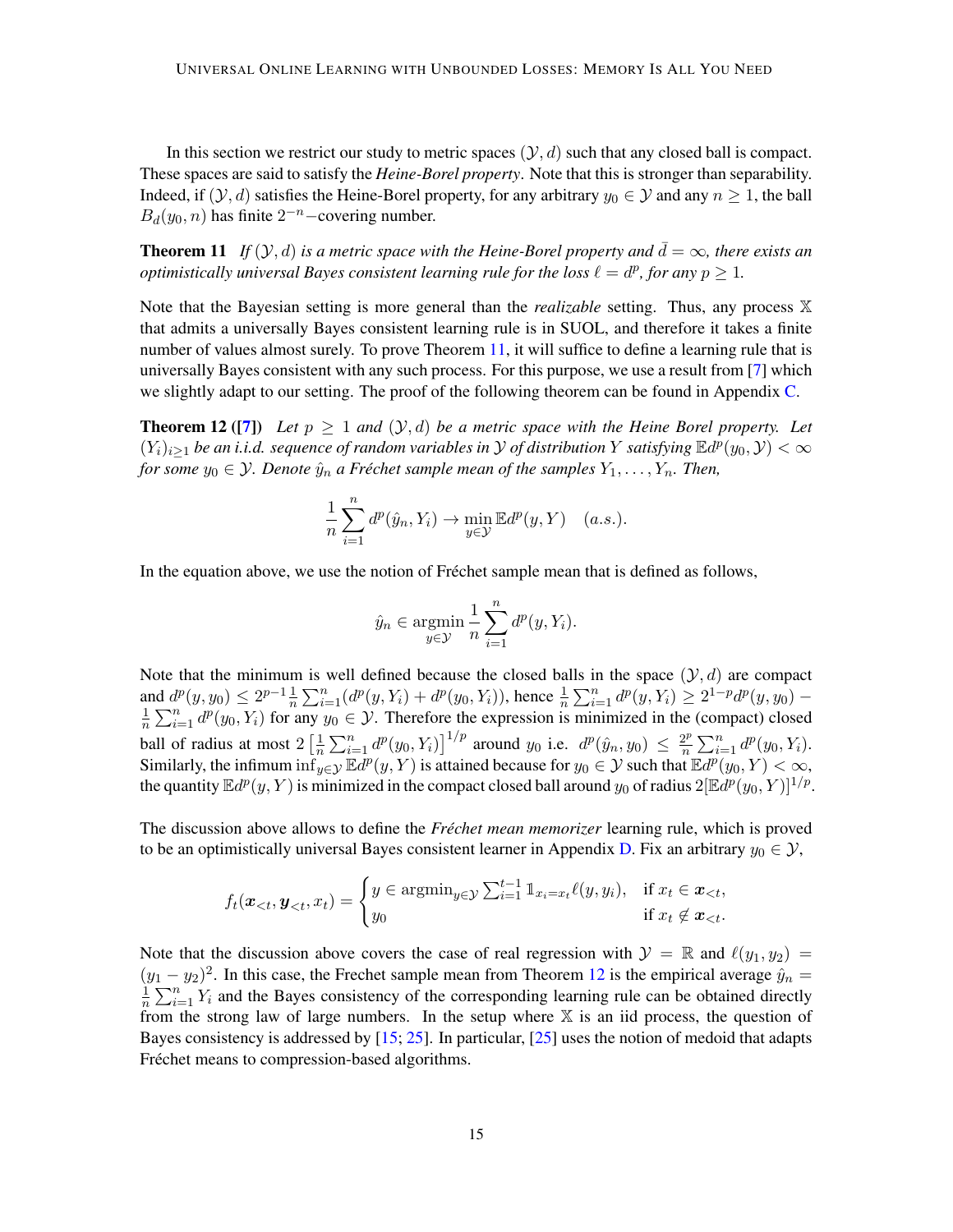# <span id="page-15-0"></span>7. Conclusion and Open Directions

In this paper, we showed that memorization is an optimistically universal learning rule when the loss is unbounded. This closes the study of unrestricted universal consistency with unbounded losses for the *online*, the *inductive* and the *self-adaptive* setups. In a sense, our result may be viewed as a *negative* result, revealing that for unbounded losses, the processes in SUOL are all, to some extent, rather trivial. On the other hand, we know of many positive results for universal consistency with unbounded losses for i.i.d. or stationary ergodic processes, under *additional conditions* on the  $Y_t$  sequence, such as with *moment* conditions on  $Y_t$  in the regression setting [\[10;](#page-16-5) [11\]](#page-16-6). Thus, it would seem the next chapter in the study of universal consistency with unbounded losses and general non-i.i.d. families of processes should be to formulate broad sufficient conditions on the  $Y_t$ sequence (relative to the given  $X_t$  sequence) so that the family of processes  $X$  admitting universal learning becomes rich, and in particular, includes within it all i.i.d. or stationary ergodic processes X. It would be particularly interesting if there is a moment condition on the  $Y_t$  sequence (or moregenerally, on the empirical moments of  $\ell(y_0, Y_t)$  for some  $y_0$ ), under which the set of all processes X admitting strong universal learning are precisely the same as for the case of *bounded* losses: i.e., in the case of online learning, the set SUOL that would result from learning with a bounded loss (see  $[13; 14]$  $[13; 14]$  $[13; 14]$  for discussions regarding this set), or in the case of inductive or self-adaptive learning, the sets SUIL or SUAL, respectively, that would result from learning with a bounded loss (which have been characterized by [\[13\]](#page-16-0)).

For concreteness, focusing on the setting of online learning, and letting  $\text{SUOL}_{01}$  denote the set of processes X that admit strong universal online learning under the 0-1 loss for binary classification (i.e.,  $\mathcal{Y} = \{0, 1\}$  and  $\ell(y, y') = \mathbb{1}[y \neq y']$ ), we ask the following question:

**Open Problem:** For every unbounded loss  $\ell$ , does there exist an online learning rule  $\{f_t\}_{t=1}^{\infty}$  with the property that, for every  $\mathbb{X} \in \text{SUOL}_{01}$ , we have  $\mathcal{L}_{\mathbb{X}}(f, f^*) = 0$  (a.s.) for every measurable  $f^*:\mathcal{X}\to\mathcal{Y}$  such that, for every  $y_0\in\mathcal{Y}$ ,  $\limsup_{T\to\infty}\frac{1}{T}$  $\frac{1}{T} \sum_{t=1}^{T} \ell(y_0, f^*(X_t)) < \infty$  (a.s.)? In other words,  $f^*$  has empirically bounded losses in the long-run average.

If this is found to be true, it would generalize the known conditions on consistent regression (for deterministic functions) with the squared loss under i.i.d. processes with finite  $\text{Var}(Y)$  [\[10\]](#page-16-5). Of course, even variations of the above problem using milder restrictions on  $(\mathbb{X}, f^*)$  would be interesting. As such, we may essentially pose a relaxed version of the question, which replaces the last condition with the mere requirement that, for every  $y_0 \in \mathcal{Y}$ ,  $\limsup_{T \to \infty} \frac{1}{T}$  $\frac{1}{T} \sum_{t=1}^{T} \ell(y_0, f^*(X_t))^p < \infty$  (a.s.), where  $p > 0$  is some constant: i.e., any limiting empirical *moment* condition.

In the case of *bounded* losses, both the question of the existence of optimistically universal online learning rules, and of concisely characterizing the set SUOL, remain open, as recently highlighted in a COLT open problem article [\[14\]](#page-17-0). In particular, [\[14\]](#page-17-0) conjectures that for bounded losses, a process X is in SUOL if and only if it has the property that, for any countable measurable partition  ${A_k}_{k=1}^{\infty}$  of X, the number of visited sets grows sub-linearly with time:  $\#\{k \in \mathbb{N} : A_k \cap \mathbb{X}_{\leq T}\}$  $o(T)$  (a.s.). The success of memorization in the unbounded setup suggests that a simple rule such as nearest neighbour might possibly be optimistically universal for online learning with bounded losses. However, such intuitions can also be misleading. In the self-adaptative setup with bounded losses, [\[13\]](#page-16-0) proved that nearest neighbour is not optimistically universal although another more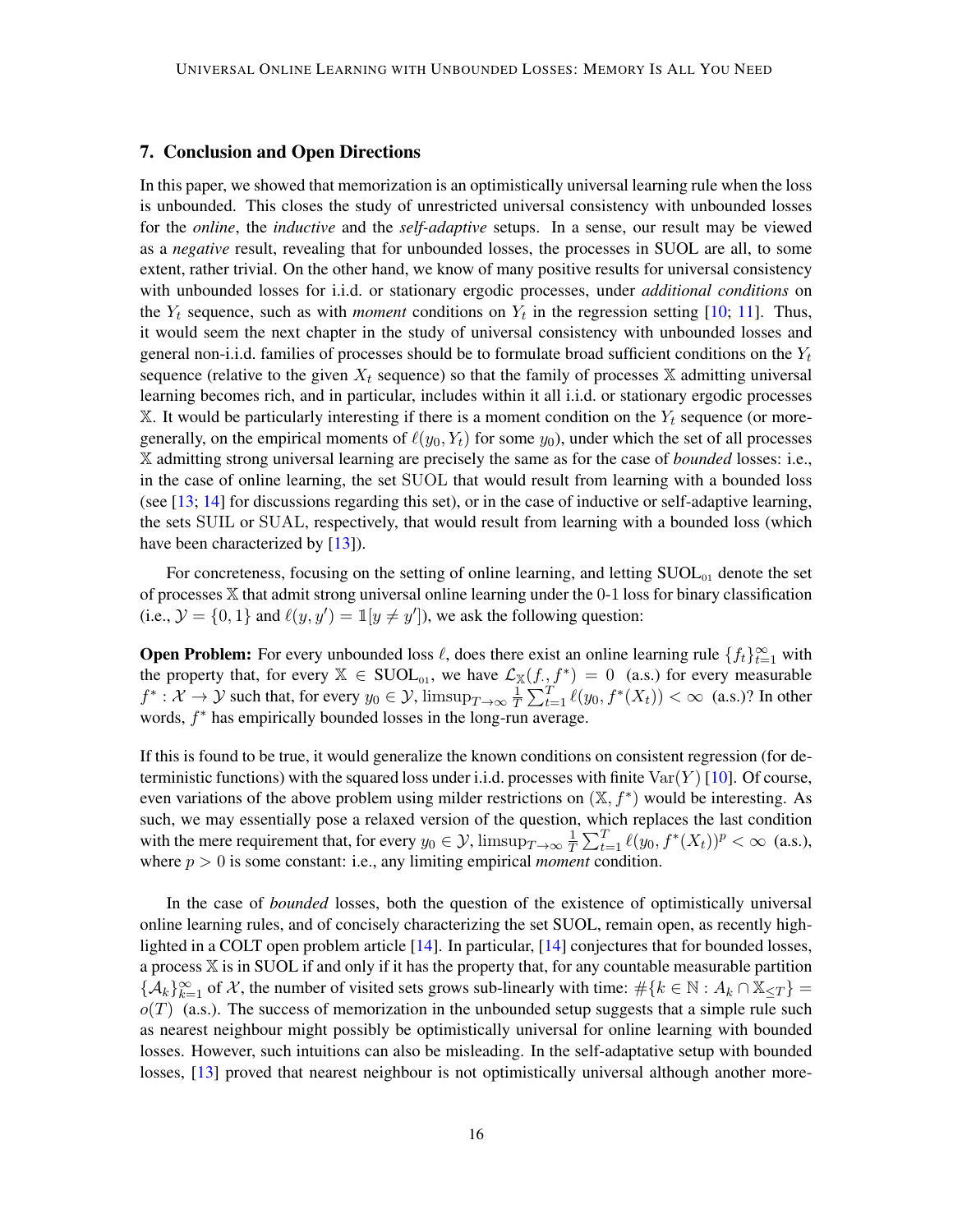intricate learning rule is optimistically universal.

# Acknowledgments

M. Blanchard was partly funded by ONR grant N00014-18-1-2122.

# References

- <span id="page-16-1"></span>[1] Shai Ben-David, Dávid Pál, and Shai Shalev-Shwartz. Agnostic online learning. In *COLT*, volume 3, page 1, 2009.
- <span id="page-16-8"></span>[2] Gérard Biau, Kevin Bleakely, Lásló Györfi, and György Ottucsák. Nonparametric sequential prediction of time series. *Journal of Nonparametric Statistics*, 22:297–317, 2010.
- <span id="page-16-2"></span>[3] Olivier Bousquet, Steve Hanneke, Shay Moran, Ramon van Handel, and Amir Yehudayoff. A theory of universal learning. In *Proceedings of the 53rd Annual ACM SIGACT Symposium on Theory of Computing*, pages 532–541, 2021.
- <span id="page-16-11"></span>[4] Olivier Chapelle, Bernhard Scholkopf, and Alexander Zien. Semi-supervised learning. *IEEE Transactions on Neural Networks*, 20(3):542–542, 2009.
- <span id="page-16-3"></span>[5] Thomas Cover and Peter Hart. Nearest neighbor pattern classification. *IEEE transactions on information theory*, 13(1):21–27, 1967.
- <span id="page-16-4"></span>[6] Luc Devroye, László Györfi, and Gábor Lugosi. A *probabilistic theory of pattern recognition*, volume 31. Springer Science & Business Media, 2013.
- <span id="page-16-12"></span>[7] Steven N Evans and Adam Q Jaffe. Strong laws of large numbers for Fréchet means.  $arXiv$ *preprint arXiv:2012.12859*, 2020.
- <span id="page-16-10"></span>[8] László Gyöfi and Gábor Lugosi. Strategies for sequential prediction of stationary time series. In *Modeling uncertainty*, pages 225–248. Springer, 2002.
- <span id="page-16-9"></span>[9] L Gyorfi, Gábor Lugosi, and Gusztáv Morvai. A simple randomized algorithm for sequential prediction of ergodic time series. *IEEE Transactions on Information Theory*, 45(7):2642– 2650, 1999.
- <span id="page-16-5"></span>[10] L. Györfi, M. Kohler, A. Krzyżak, and H. Walk. *A Distribution-Free Theory of Nonparametric Regression*. Springer-Verlag New York, 2002.
- <span id="page-16-6"></span>[11] Lásló Györfi and György Ottucsák. Sequential prediction of unbounded stationary time series. *IEEE Transactions on Information Theory*, 53(5):1866–1872, 2007.
- <span id="page-16-7"></span>[12] Lásló Györfi and György Ottucsák. Nonparametric sequential prediction of stationary time series. *Machine Learning For Financial Engineering*, pages 179–226, 2012.
- <span id="page-16-0"></span>[13] Steve Hanneke. Learning whenever learning is possible: Universal learning under general stochastic processes. *Journal of Machine Learning Research*, 22(130):1–116, 2021.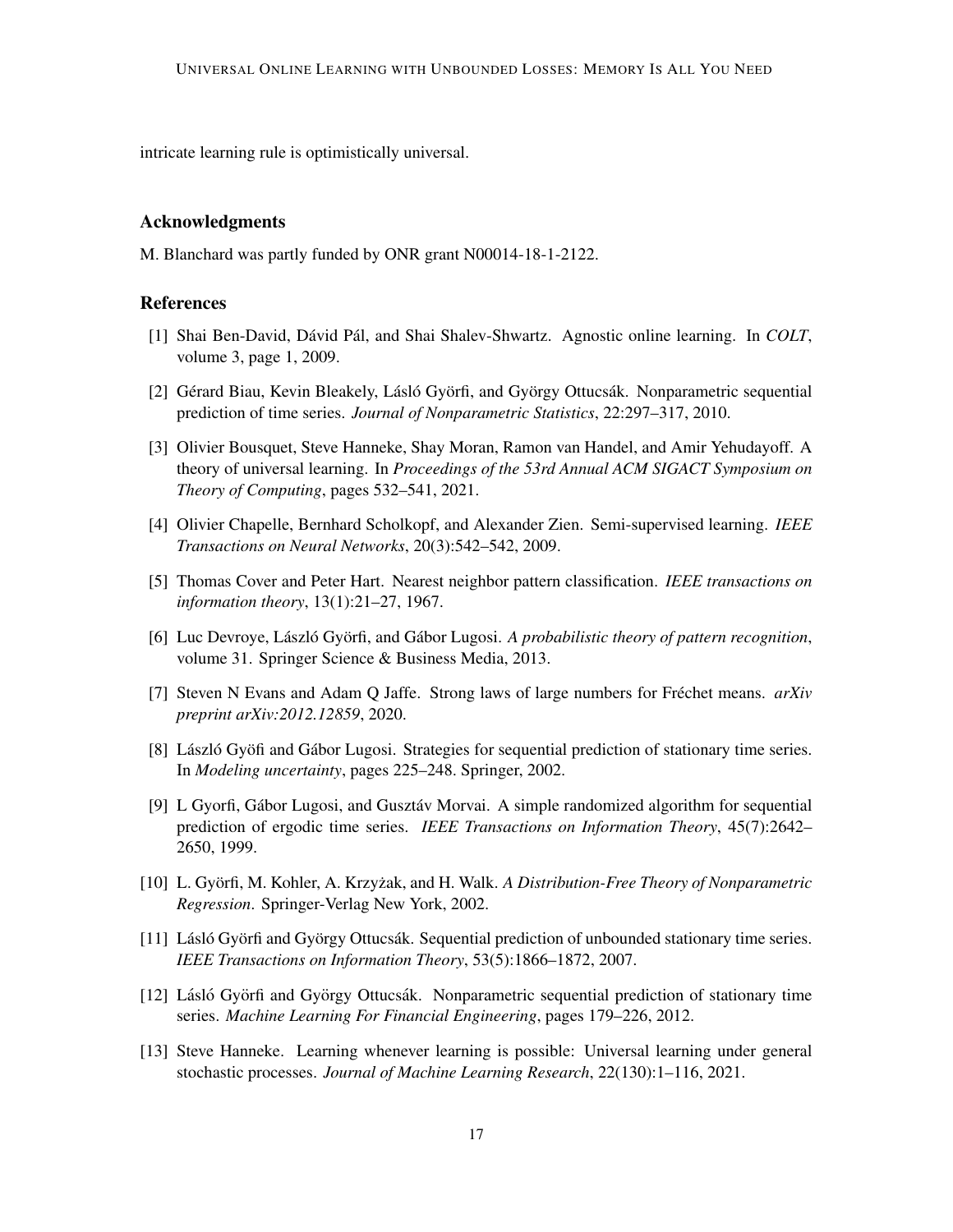- <span id="page-17-0"></span>[14] Steve Hanneke. Open problem: Is there an online learning algorithm that learns whenever online learning is possible? In *Conference on Learning Theory*, pages 4642–4646. PMLR, 2021.
- <span id="page-17-12"></span>[15] Steve Hanneke, Aryeh Kontorovich, Sivan Sabato, and Roi Weiss. Universal bayes consistency in metric spaces. In *2020 Information Theory and Applications Workshop (ITA)*, pages 1–33. IEEE, 2020.
- <span id="page-17-2"></span>[16] David Haussler, Nick Littlestone, and Manfred K Warmuth. Predicting  $\{0, 1\}$ -functions on randomly drawn points. *Information and Computation*, 115(2):248–292, 1994.
- <span id="page-17-1"></span>[17] Nick Littlestone. Learning quickly when irrelevant attributes abound: A new linear-threshold algorithm. *Machine learning*, 2(4):285–318, 1988.
- <span id="page-17-6"></span>[18] Gusztáv Morvai, Sidney Yakowitz, and László Györfi. Nonparametric inference for ergodic, stationary time series. *The Annals of Statistics*, 24(1):370–379, 1996.
- <span id="page-17-7"></span>[19] Gusztav Morvai, Sanjeev R Kulkarni, and Andrew B Nobel. Regression estimation from an ´ individual stable sequence. *Statistics: A Journal of Theoretical and Applied Statistics*, 33(2): 99–118, 1999.
- <span id="page-17-9"></span>[20] Kalyanapuram Rangachari Parthasarathy. *Probability measures on metric spaces*, volume 352. American Mathematical Soc., 2005.
- <span id="page-17-3"></span>[21] Daniil Ryabko and Peter Bartlett. Pattern recognition for conditionally independent data. *Journal of Machine Learning Research*, 7(4), 2006.
- <span id="page-17-8"></span>[22] Ingo Steinwart, Don Hush, and Clint Scovel. Learning from dependent observations. *Journal of Multivariate Analysis*, 100(1):175–194, 2009.
- <span id="page-17-11"></span>[23] Jacques Stern. Le probleme de la mesure. ` *Seminaire Bourbaki ´* , 1983:84, 1985.
- <span id="page-17-5"></span>[24] Charles J Stone. Consistent nonparametric regression. *The annals of statistics*, pages 595–620, 1977.
- <span id="page-17-13"></span>[25] Dan Tsir Cohen and Aryeh Kontorovich. Metric-valued regression. 2022.
- <span id="page-17-4"></span>[26] Ruth Urner and Shai Ben-David. Probabilistic lipschitzness a niceness assumption for deterministic labels. In *Learning Faster from Easy Data-Workshop@ NIPS*, volume 2, page 1, 2013.
- <span id="page-17-14"></span>[27] Veeravalli S Varadarajan. On the convergence of sample probability distributions. *Sankhyā*: *The Indian Journal of Statistics (1933-1960)*, 19(1/2):23–26, 1958.
- <span id="page-17-10"></span>[28] Giuseppe Vitali. *Sul problema della misura dei Gruppi di punti di una retta: Nota*. Tip. Gamberini e Parmeggiani, 1905.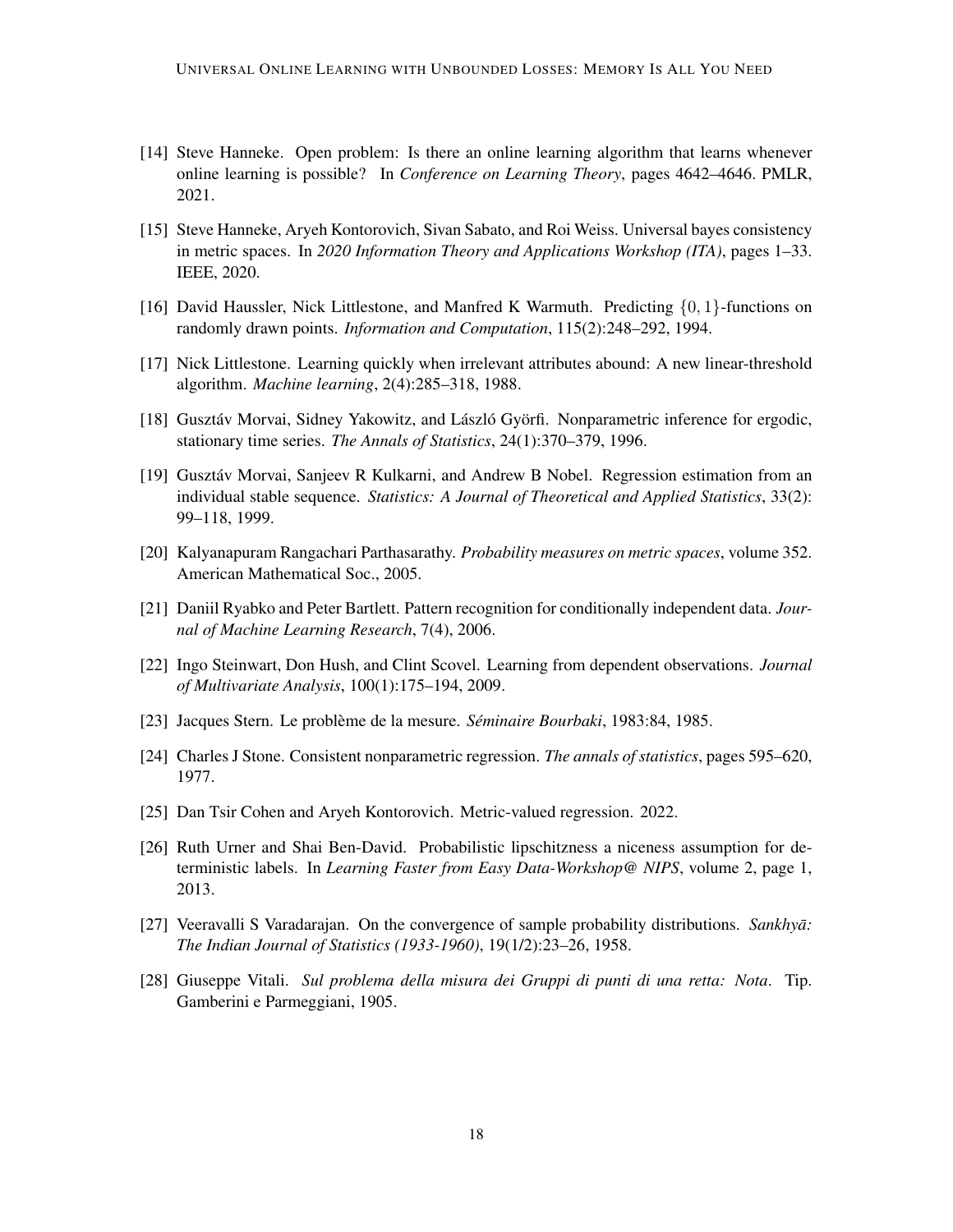#### <span id="page-18-1"></span>Appendix A. Proof of Proposition [4](#page-5-2)

Since X infinite, let  $\{x_i\}_{i\geq 0}$  a sequence of distinct points of X. Let  $\{\hat{t}_n\}_{n\geq 0}$  be a hypothesis test for condition FS. We suppose by contradiction that  $\{\hat{t}_n\}$  is consistent and aim to construct a sequence X on which it fails. Following a proof construction introduced in [\[13\]](#page-16-0) (Theorem 47), we construct a (deterministic) process which fools the test by alternatively switching between two modes: constant  $X_t = x_0$  or visiting points of the distinct sequence  $X_t = x_t$ . Let  $n_0 = 0$  and  $X_0 = x_0$ . We construct the sequences X and  $(n_i)_{i>0}$  by induction. Suppose we have constructed  $n_t$  for  $0 \le t \le k-1$  and  $X_t$  for  $0 \le t \le n_{k-1}$ .

- If k is even, consider the deterministic process Y such that  $Y_t = X_t$  for  $t \leq n_{k-1}$  and  $Y_t = x_0$  for  $t > n_{k-1}$ . Because  $\{\hat{t}_n\}$  is consistent, we can define an index  $n_k > n_{k-1}$  such that  $\mathbb{P}(\hat{t}_{n_k}(\mathbb{Y}_{\leq n_k}) = 1) > \frac{3}{4}$  $\frac{3}{4}$ .
- If k odd, consider the deterministic process Y such that  $Y_t = X_t$  for  $t \le n_{k-1}$  and  $Y_t = x_t$ for  $t > n_{k-1}$ . Similarly, let  $n_k > n_{k-1}$  such that  $\mathbb{P}(\hat{t}_{n_k}(\mathbb{Y}_{\leq n_k}) = 0) > \frac{3}{4}$  $\frac{3}{4}$ .

We then set  $X_t = Y_t$  for  $n_{k-1} < n_k$ . Note that for all  $k \geq 0$ ,  $\mathbb{P}(\hat{t}_{n_{2k}}(\mathbb{X}_{\leq n_{2k}}) = 1) > \frac{3}{4}$  $\frac{3}{4}$  and  $\mathbb{P}(\hat{t}_{n_{2k+1}}(\mathbb{X}_{\leq n_{2k+1}})=1)<\frac{1}{4}$  $\frac{1}{4}$ . Then,  $\hat{t}_n(\mathbb{X}_{\leq n})$  does not converge in probability and the hypothesis test  $\{t_n\}$  is not consistent. This ends the proof of the proposition.

#### <span id="page-18-0"></span>Appendix B. Proof of Theorem [5](#page-6-1)

Let  $X$  be a stochastic process that does not satisfy FMV and  $f_n$  be a learning rule, we aim to show that this learning rule cannot be universally consistent. By hypothesis, there exists a finite measurable partition  $\{A_k\}_{k=1}^{\infty}$  in B such that X visits an infinite number of the  $A_k$  with probability  $p > 0$ . We denote by A this event. We call F the class of measurable functions  $f: \mathcal{X} \to \mathcal{Y}$  that takes constant values on each of the  $A_k$ . We will show that some objective function  $f^* \in \mathcal{F}$  cannot be learnt by  $f_n$ .

First, let us define  $\tau_k$  the first instant at which X attains  $A_k$ .

$$
\tau_k = \begin{cases} \min\{t \in \mathbb{N} : X_t \in A_k\} & \text{if } A_k \cap \mathbb{X} \neq \emptyset \\ 0 & \text{otherwise.} \end{cases}
$$

We also define a deterministic quantity  $T_k \in \mathbb{N}$  that upper bounds the  $\tau_k$  with high probability, i.e.

$$
\mathbb{P}(\tau_k \le T_k) > 1 - 2^{-k}, \quad \forall k \ge 1.
$$

By the Borel Cantelli lemma, since  $\sum_k \mathbb{P}(\tau_k > T_k) < \infty$ , almost surely there exists  $\kappa \in \mathbb{N}$  such that  $\tau_k \leq T_k$  for  $k \geq \kappa$ . We will denote  $\mathcal E$  this event. We now sample  $f^*$  randomly from  $\mathcal F$  as follows:

$$
f^*(x \in A_k) = \begin{cases} y_{k,0} & \text{with proba } 1/2, \\ y_{k,1} & \text{with proba } 1/2, \end{cases}
$$

where  $y_{k,1}$  and  $y_{k,0}$  are selected such that  $\ell(y_{k,1}, y_{k,0}) \geq 2c_{\ell}T_k$  (recalling that  $c_{\ell}$  denotes the constant from the relaxed triangle inequality satisfied by  $\ell$ ). Note that taking the expectation over the randomness in  $f^*$  allows to write:

<span id="page-18-2"></span>
$$
\sup_{g \in \mathcal{F}} \mathbb{E}_{\mathbb{X}}(\mathcal{L}_{\mathbb{X}}(f,g)) \geq \mathbb{E}_{f^*,\mathbb{X}}(\mathcal{L}_{\mathbb{X}}(f,f^*)). \tag{1}
$$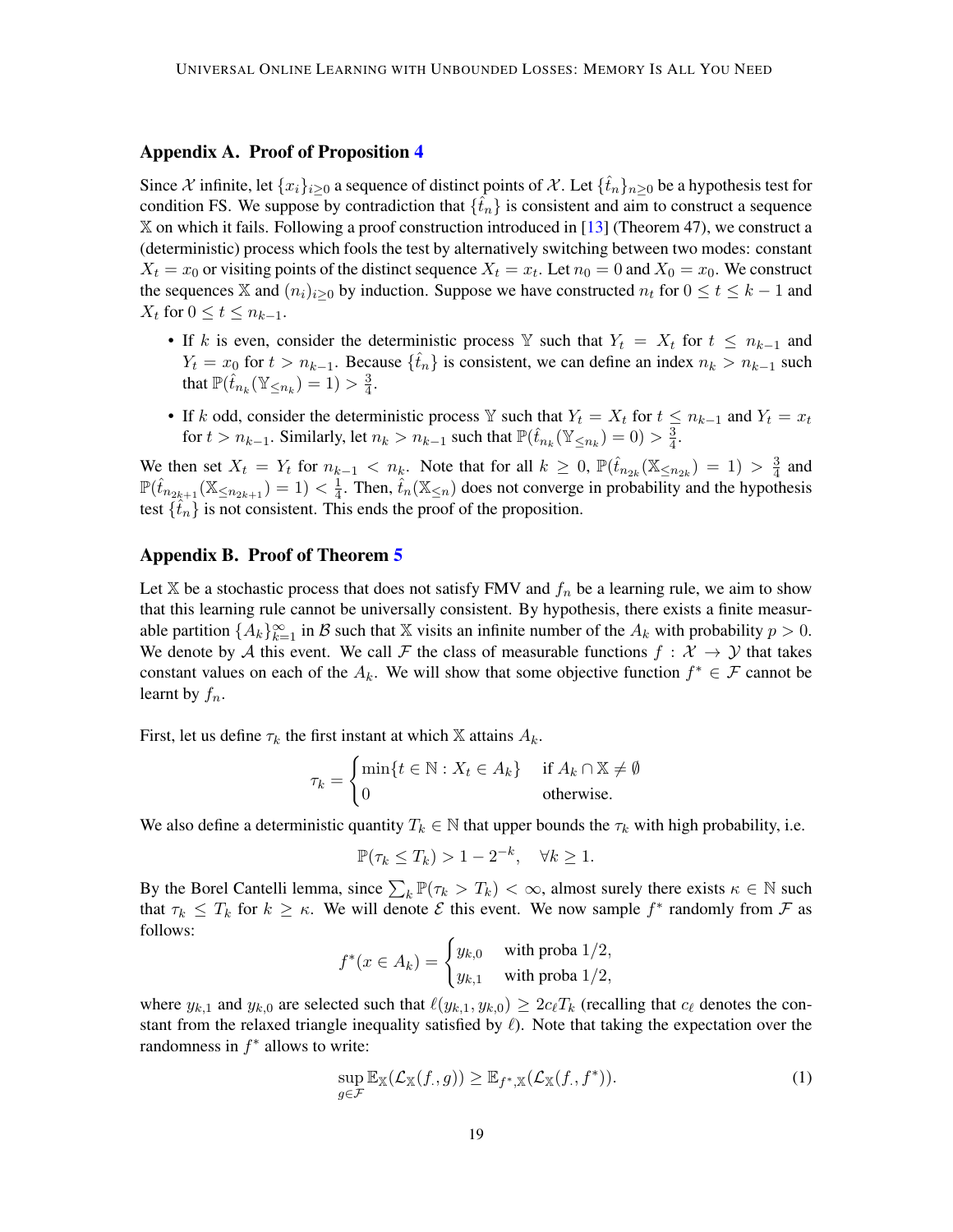We first prove a lower bound on the right term. Conditionally on  $A \cap E$ , observe that for any  $k \geq \kappa$ ,  $(\mathbb{X}_{\leq \tau_k}, \mathbb{Y}_{\leq \tau_k})$  provides no information on  $f^*(X_{\tau_k})$ . Then, the average of the corresponding prediction error satisfies  $\mathbb{E}(\ell(f_{\tau_k}(\mathbb{X}_{\leq \tau_k}, \mathbb{Y}_{\leq \tau_k}, X_{\tau_k}), f^*(X_{\tau_k})) \geq T_k \geq \tau_k$ , where we used the fact that  $\ell$  satisfies the relaxed triangle inequality. Thus, in  $\mathcal{A} \cap \mathcal{E}$ ,  $\mathbb{E}_{f^*}(\mathcal{L}_{\mathbb{X}}(f, f^*, \tau_k)) \geq 1$  for any  $k \geq \kappa$ , hence by Fatou's lemma

$$
\mathbb{E}_{f^*}(\mathcal{L}_{\mathbb{X}}(f,f^*)) \geq \limsup_{t \in \mathbb{N}} \mathbb{E}_{f^*}(\mathcal{L}_{\mathbb{X}}(f,f^*,\tau_k)) \geq 1.
$$

Therefore,  $\mathbb{P}_{\mathbb{X}}(\mathbb{E}_{f^*}(\mathcal{L}_{\mathbb{X}}(f, f^*)) \geq 1) \geq \mathbb{P}(\mathcal{A} \cap \mathcal{E}) = p$ , which yields  $\mathbb{E}_{f^*,\mathbb{X}}(\mathcal{L}_{\mathbb{X}}(f, f^*)) \geq p$ . Equation [1](#page-18-2) then shows that there exists  $g \in \mathcal{F}$  such that  $\mathbb{E}_{\mathbb{X}}(\mathcal{L}_{\mathbb{X}}(f,g)) > 0$ , hence  $\mathcal{L}_{\mathbb{X}}(f,g) > 0$ with nonzero probability. This ends the proof of the result.

#### <span id="page-19-0"></span>Appendix C. Proof of Theorem [12](#page-14-1)

Because  $\mathcal Y$  is separable, the sequence of empirical measures converges weakly to the true mea-sure of Y almost surely [\[27\]](#page-17-14). Hence, by Lemma 2.1 of [\[7\]](#page-16-12), almost surely we have for all  $y \in \mathcal{Y}$ , 1  $\frac{1}{n}\sum_{i=1}^n d^p(y, Y_i) \to \mathbb{E}d^p(y, Y)$ . In the rest of this proof, we suppose that this event is met. We now denote by  $R^* := \min_{y \in \mathcal{Y}} \mathbb{E} d^p(y, Y)$  the minimal risk and  $y_0 \in \mathcal{Y}$  such that  $\mathbb{E} d^p(y_0, Y) < \infty$ . We first note that the sequence  $(\hat{y}_n)_n$  is bounded almost surely since  $d^p(\hat{y}_n, y_0) \leq \frac{2^p}{n}$  $\sum_{i=1}^p d^p(y_0, Y_i) \rightarrow$  $2^p \mathbb{E} d^p(y_0, Y)$ . Therefore, almost surely the sequence lies in a compact. We will suppose that this condition is also met in the rest of the proof. Now suppose by contradiction that the convergence does not hold. Let  $\epsilon > 0$  and consider a subsequence  $\phi$  such that  $\frac{1}{\phi(\theta)}$  $\frac{1}{\phi(k)}\sum_{i=1}^{\phi(k)}d^p(\hat{y}_{\phi(k)},Y_i)-R^*| \geq \epsilon.$ Because the sequence  $\hat{y}_n$  is confined to a compact closed ball, there exists a subsequence  $\psi$  and  $y^* \in Y$  such that  $\hat{y}_{\phi(\psi(l))} \to y^*$ . For simplicity, we omit the subsequences and simply write  $\hat{y}_l \to y^*$ . Fix  $\epsilon > 0$ . Using the constant  $c_{\epsilon}$  dependent on p from Lemma 2.3 of [\[7\]](#page-16-12) such that for any  $a, b \ge 0$ ,  $(a + b)^p \le (1 + \epsilon)a^p + c_{\epsilon}b^p$ , we can write for any  $y \in \mathcal{Y}$ ,

$$
\mathbb{E}d^p(y^*,Y) = \lim_{l} \frac{1}{l} \sum_{i=1}^l d^p(y^*,Y_i) \le \liminf_{l} c_{\epsilon}d^p(y^*,\hat{y}_l) + \frac{1+\epsilon}{l} \sum_{i=1}^l d^p(\hat{y}_l,Y_i)
$$
  

$$
\le \liminf_{l} c_{\epsilon}d^p(y^*,\hat{y}_l) + \frac{1+\epsilon}{l} \sum_{i=1}^l d^p(y,Y_i)
$$
  

$$
= (1+\epsilon)\mathbb{E}d^p(y,Y).
$$

Since this holds for any  $\epsilon > 0$  and  $y \in \mathcal{Y}$ , this shows that  $\mathbb{E}d^p(y^*, Y) = R^*$ . We now observe that

$$
\limsup_{l} \frac{1}{l} \sum_{i=1}^{l} d^{p}(\hat{y}_{l}, Y_{i}) \leq \limsup_{\epsilon \in d} c_{\epsilon} d^{p}(\hat{y}_{l}, y^{*}) + \frac{1+\epsilon}{l} \sum_{i=1}^{l} d^{p}(y^{*}, Y_{i}) = (1+\epsilon) \mathbb{E} d^{p}(y^{*}, Y),
$$
  

$$
\liminf_{l} \frac{1}{l} \sum_{i=1}^{l} d^{p}(\hat{y}_{l}, Y_{i}) \geq \limsup_{l} \frac{1}{(1+\epsilon)l} \sum_{i=1}^{l} d^{p}(y^{*}, Y_{i}) - \frac{c_{\epsilon}}{1+\epsilon} d(\hat{y}_{l}, y^{*}) = \frac{\mathbb{E} d^{p}(y^{*}, Y)}{1+\epsilon}.
$$

Therefore,  $\frac{1}{l} \sum_{i=1}^{l} d^p(\hat{y}_l, Y_i) \to R^*$  which contradicts the hypothesis and ends the proof of the theorem.